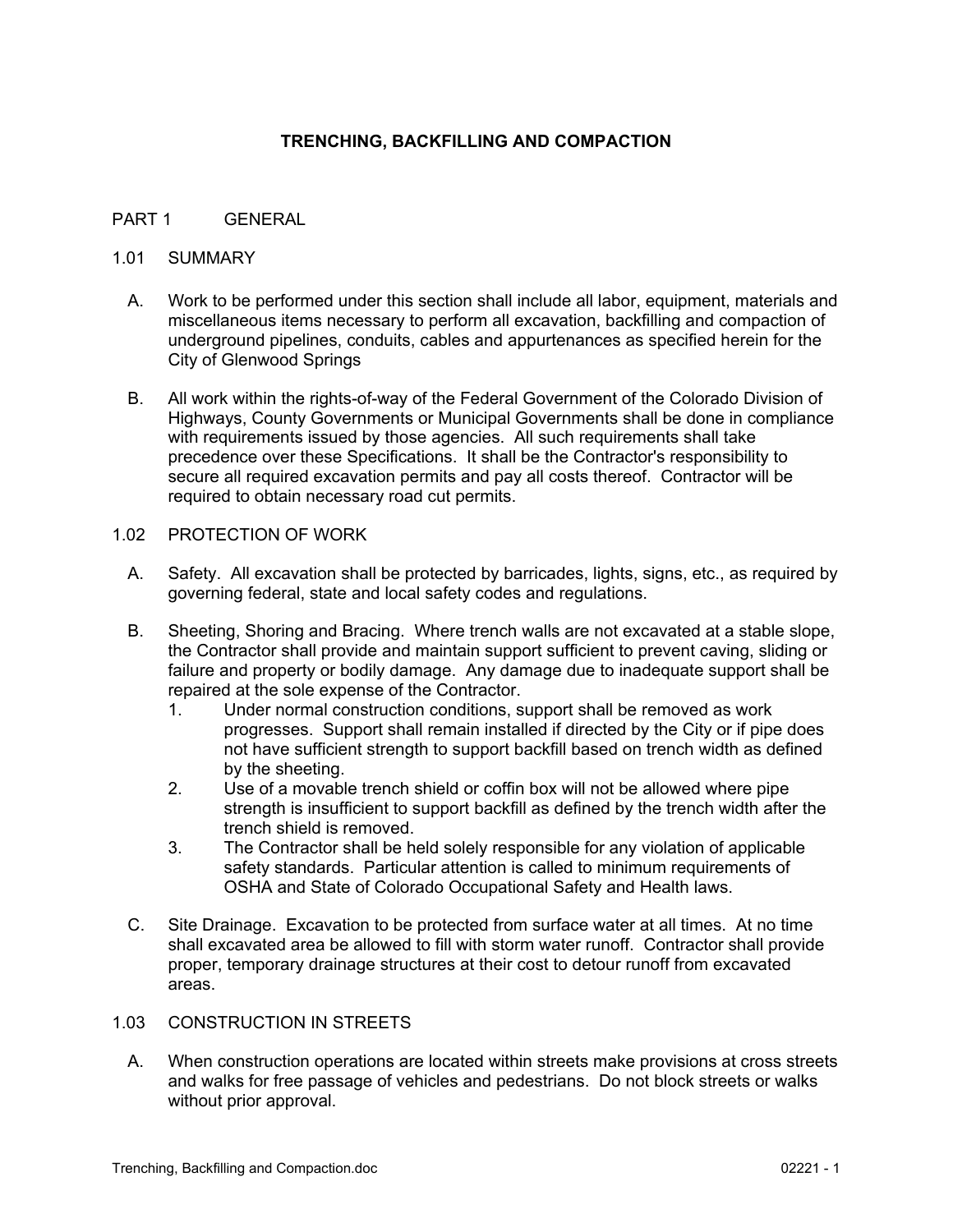### PART 2 PRODUCTS

#### 2.01 EMBEDMENT MATERIAL

- A. Pipeline embedment material shall comply with the appropriate classes as listed below and as illustrated in the Construction Drawings:
	- 1. Class A Use where improper trenching or unexpected trench conditions require its use as determined by the Engineer.
		- a. Characteristics Concrete cradle foundation with densely compacted Class 6 aggregate base backfill to 12" above top of pipe, or densely compacted Class 6 aggregate granular foundation with concrete arch cover to 6" above top of pipe.
	- 2. Class B Use for all PVC, DIP, CMP and concrete pipe under normal construction conditions.
		- a. Characteristics Densely compacted Class 6 aggregate granular foundation of depth shown on Typical Details with densely compacted Class 6 aggregate 12" above top of pipe.
- 2.02 CONCRETE FOR EMBEDMENT
	- A. Shall be 2000 psi concrete (28-day compressive strength).
- 2.03 BACKFILL MATERIAL
	- A. Characteristics Class 6 aggregate base course. Uniformly graded sufficient to allow proper compaction.
- PART 3 EXECUTION
- 3.01 SITE PREPARATION
	- A. Clearing. Remove all vegetation, stumps, roots, organic matter, debris and other miscellaneous structures and materials from project site. Dispose of off site.
	- B. Topsoil Removal. Strip existing topsoil from all areas to be disturbed by construction. Topsoil to be stockpiled separately from excavated materials.
	- C. Pavement Removal. Asphalt and bituminous pavements to be cut to full depth of pavement. The vertical face of the cut shall be a straight-line parallel to the limit of excavation. Cuts shall be made with a concrete saw, or as approved by the City. The method used should provide a straight, true cut. All asphalt located within trench limits to be hauled off site.
	- D. Concrete pavements, including curbs, gutters and sidewalks, to be saw cut to the full depth of pavement at the nearest construction joint. The vertical face of the cut shall be a straight-line parallel to the limit of excavation.
	- E. All pavement removal shall be disposed of off sire. Broken pavement shall not be used in backfill material.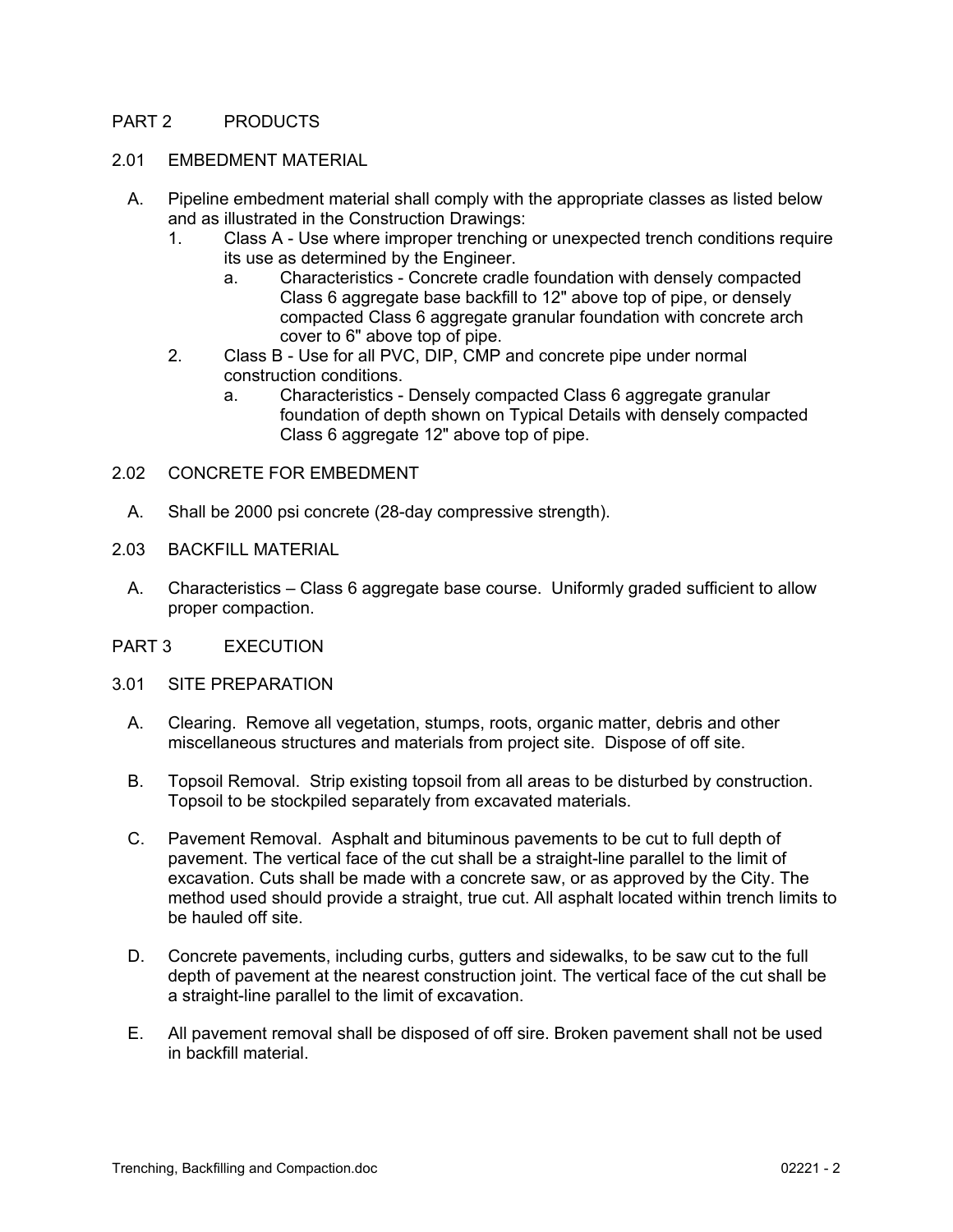### 3.02 TRENCH EXCAVATION

- A. Limits of Excavation. Trenches to be excavated along lines and grades as approved by the City. Trench widths for pipe loading to be measured 12 inches above top of pipe.
	- 1. Minimum trench width to be the outside diameter of the pipe or conduit plus 16 inches.
	- 2. Maximum trench width to be the outside diameter of the pipe or conduit plus 24 inches for all pipes or conduits with outside diameter of 24 inches or less, and plus 30 inches for all pipes or conduits with outside diameters greater than 24 inches.
	- 3. If maximum trench width is exceeded, Contractor will provide at his expense, higher strength pipe or special bedding including concrete at the direction of the Engineer.
	- 4. Trench excavation not to be completed more than 100 feet in advance of pipe installation. Backfill to be completed within 100 feet of pipe installation.
- B. Groundwater Control. Contractor to maintain facilities on-site to remove all groundwater from trench and keep water at least 12 inches below the trench bottom to a point such that a firm base for pipe or conduit installation exists. Facilities shall be maintained until all concrete is cured and backfilling is in place at least 24 inches above anticipated water levels before water removal is discontinued; all water removal shall be subject to approval by the City.
- C. Stockpile Excavated Material. Excavated material to be stockpiled so as not to endanger the work or public safety. Maintain existing vehicular and pedestrian traffic with minimum disruption. Maintain emergency access and access to existing fire hydrants and water valves. Maintain natural drainage courses and street gutters.
- D. Excavation for Appurtenances. Adequate working clearances to be maintained around appurtenances. Provisions for base and bottom preparations shall apply to all appurtenances. Precautions to be taken to maintain trench widths in the vicinity of adjacent pipelines and conduits.

#### 3.03 BOTTOM PREPARATION

- A. Undisturbed Foundation. Where soils are suitable and have adequate strength, bottom to be graded and hand-shaped such that pipe barrel rests uniformly on undisturbed soil. All rocks or stones, which may result in a point bearing on the pipe, shall be removed.
	- 1. Undisturbed grades shall be within 0.1 feet ± tolerance. Soils for final pipe grade placed within these limits shall be fine granular (100% passing No. 4 sieve) or may be native materials, hand compacted to 95% maximum density.
- B. Bell Holes. Material to be removed to allow installation of all fitting and joint projections without affecting placement of pipe.
- C. Over-excavation. Whenever trench is over-excavated to eliminate point bearing by rocks or stones or when undisturbed grade tolerances of 0.1' are exceeded, the Contractor is to re-establish grade using Class 6 aggregate bedding material. Compaction shall be 95% maximum density. All work to re-establish grade shall be at the Contractor's expense.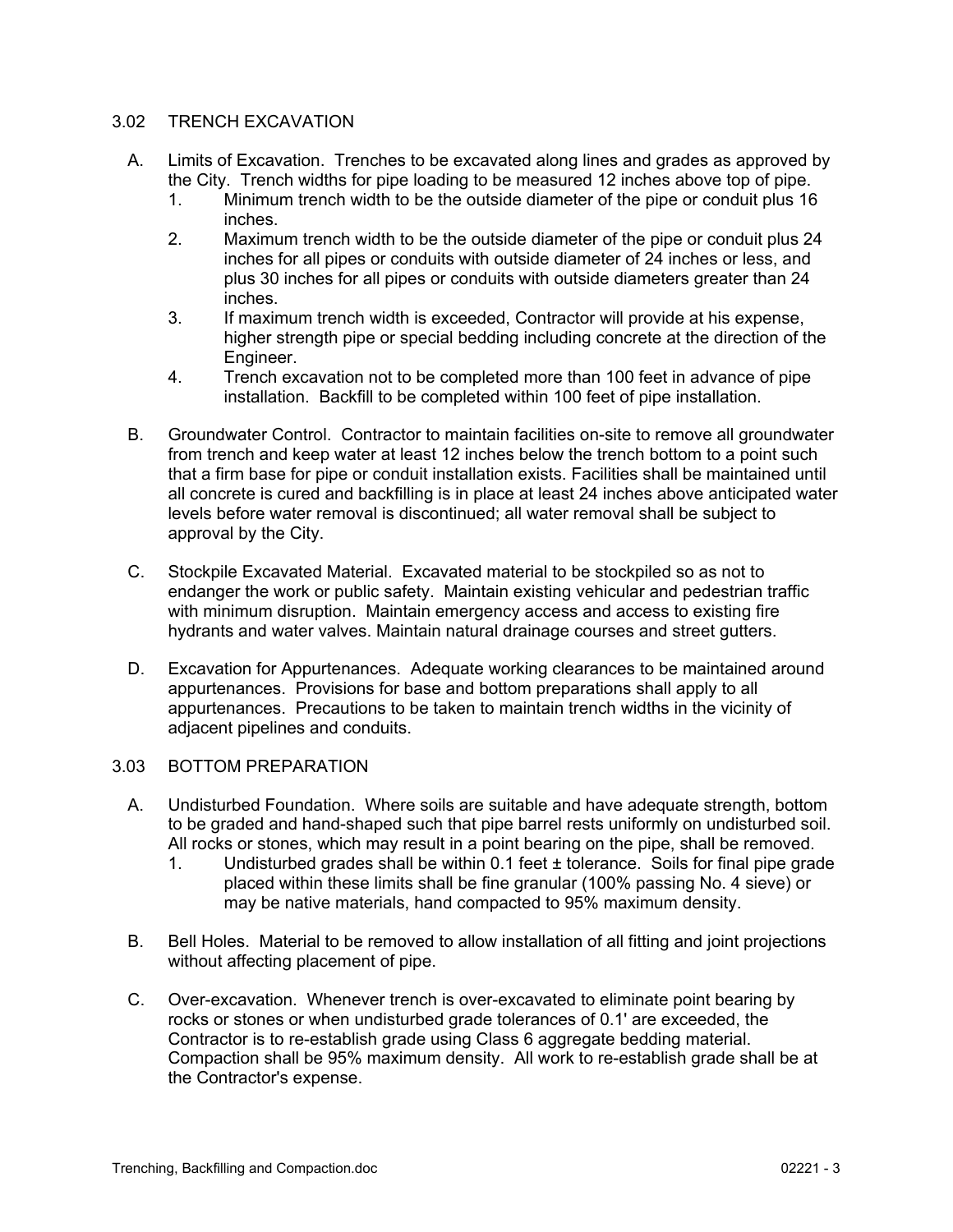- D. Unstable Materials. Materials incapable of supporting superimposed loadings are defined as unstable materials. Should unstable materials be encountered during excavation, immediately notify the City. If, unstable materials are encountered, the trench bottom shall be over-excavated (minimum 6 inches) and backfilled with clean 2 inch to 6-inch rock with filter fabric installed around it to prevent migration of fines. The rock backfill provides increased water movement and helps stabilize the trench bottom.
- E. Rock Excavation. Rock shall be removed to a 4" depth below grade. Additionally, all rock loosened during jacking, blasting, etc., shall be removed from the trench.

### 3.04 BACKFILLING

- A. Tamping Equipment. Except immediately next to the pipe, mechanical or air operated tamping equipment to be used. Hand equipment, such as T-bar, to be used to pipe if necessary. Care to be taken when compacting under, alongside and immediately above pipe to prevent crushing, fracturing or shifting of the pipe. The Contractor is to note densities required for materials being backfilled and shall use appropriate approved equipment to obtain those densities.
- B. Moisture Control. Generally maintain moisture of backfill material with  $\pm 2\%$  of optimum moisture content as determined by ASTM D698. Maintain closer tolerances as needed to obtain densities required.
- C. Compaction. Maximum density (100%) based on ASTM D698 or AASHTO T99.
	- 1. Bedding Material, including material used for over-excavation of any kind: 95%.
	- 2. Select Material: 95%.
	- 3. Backfill beneath existing or proposed pavement, roadways, sidewalks, curbs, utility lines and other improvements or within 5' horizontally of such improvements: 95%.
	- 4. Backfill within public or designated right-of-way: 90% or as shown on the Drawings.
	- 5. Backfill within undeveloped, green or undesignated area: 85%.
	- 6. Backfill for any fill over over-cut grading in areas of lot/home construction: 95%.
- D. Placing Backfill. The maximum loose lifts of backfill material to be placed in the reverse order as removed and as follows: use smaller lifts where necessary to obtain required densities:
	- 1. Bedding and select material: 6"
	- 2. Backfill Material: 12" where 95% compaction required; 24" where less than 95% compaction required.
- E. Backfilling Appurtenances. Backfilling to be done generally at the same time as adjacent pipelines. Backfilling procedure to conform to this section. Use special techniques or materials as shown on drawings.
- F. Disposal of Excess Excavation. Contractor to dispose of excess excavation off site. Disposal in any case shall be the sole responsibility of the Contractor.
- G. Maintenance of Backfill. Contractor to maintain all backfill in a satisfactory condition during the extent of the contract and warranty period. All surface deterioration determined to be the responsibility of the Contractor and all settlement shall be repaired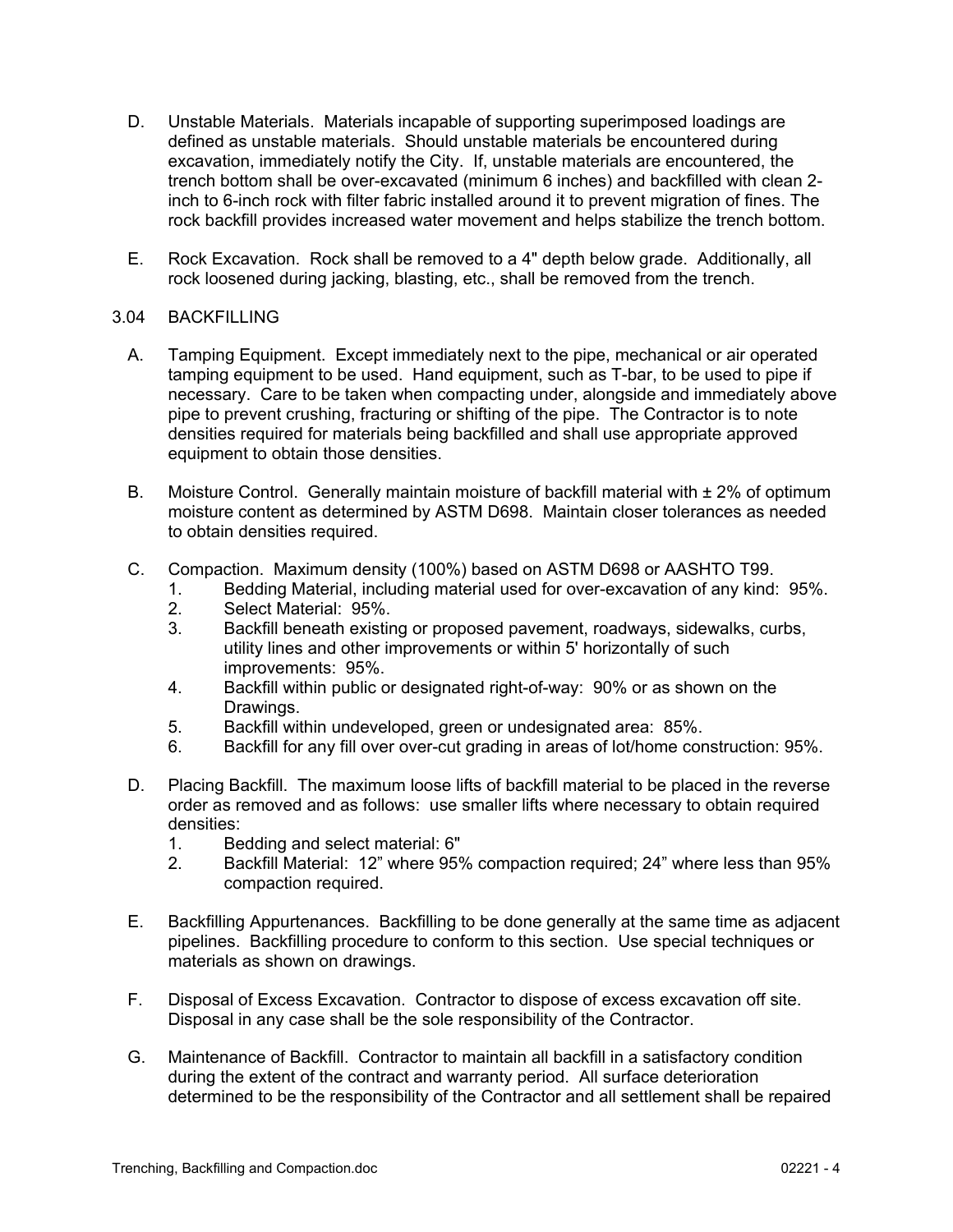at once by the Contractor upon notice by the Owner. All costs for repair and all liability as a result of surface deterioration or settlement shall be the responsibility of the **Contractor** 

### 3.05 SURFACE RESTORATION

- A. All existing surface improvements and site conditions disturbed or damaged during construction to be restored to a condition equal to pre-construction condition. All restoration costs are considered incidental to excavation and backfill.
	- 1. Improvements. Replace, repair or reconstruct all improvements as required. Work will not be accepted until City and all affected property owners accepts restoration. Improvements include, by example, other utilities, culverts, structures, curb and gutter, mailboxes, signs, sprinkler systems, etc.
	- 2. Roadways. All roadways to be restored to original condition with material types removed.
		- a. Minimum base course material on gravel roadways or minimum depth gravel on hard surface roadways to be 12 inches.
		- b. Minimum bituminous surfacing to be 3 inches.
		- c. Minimum concrete pavement surfacing to be 6 inches.

#### 3.06 COMPACTION

- A. It should be fully understood that it will be the sole responsibility of the Contractor to achieve the specified densities for all embedment and backfill material placed. Contractor will be responsible for ensuring that correct methods are being used for the placement and compaction of said materials. Correct backfill methods include, but are not limited to:
	- 1. Use of proper equipment for existing soil condition encountered.
	- 2. Moisture content of existing soils; determination if water should be added or if soil should be air dried to reduce moisture content.
	- 3. Thickness of backfill lift.
- B. Contractor may, at his own expense, have an approved geotechnical engineer monitor the methods of backfill and compaction used to ensure that the desired densities are being obtained.
- 3.07 INSPECTION AND TESTING
	- A. Inspection and testing to be performed at the direction of the City. Contractor to cooperate fully with all persons engaged in testing. Contractor to excavate as required to allow testing. Contractor to backfill all test excavations in accordance with these Specifications.
- 3.08 DENSITY TESTING AND CONTROL
	- A. Reference Standards. Density/moisture relationships to be developed for all soil types encountered according to ASTM D698 or AASHTO T99.
	- B. Field Testing. Testing for density during compaction operations to be done in accordance with ASTM D2922 using nuclear density methods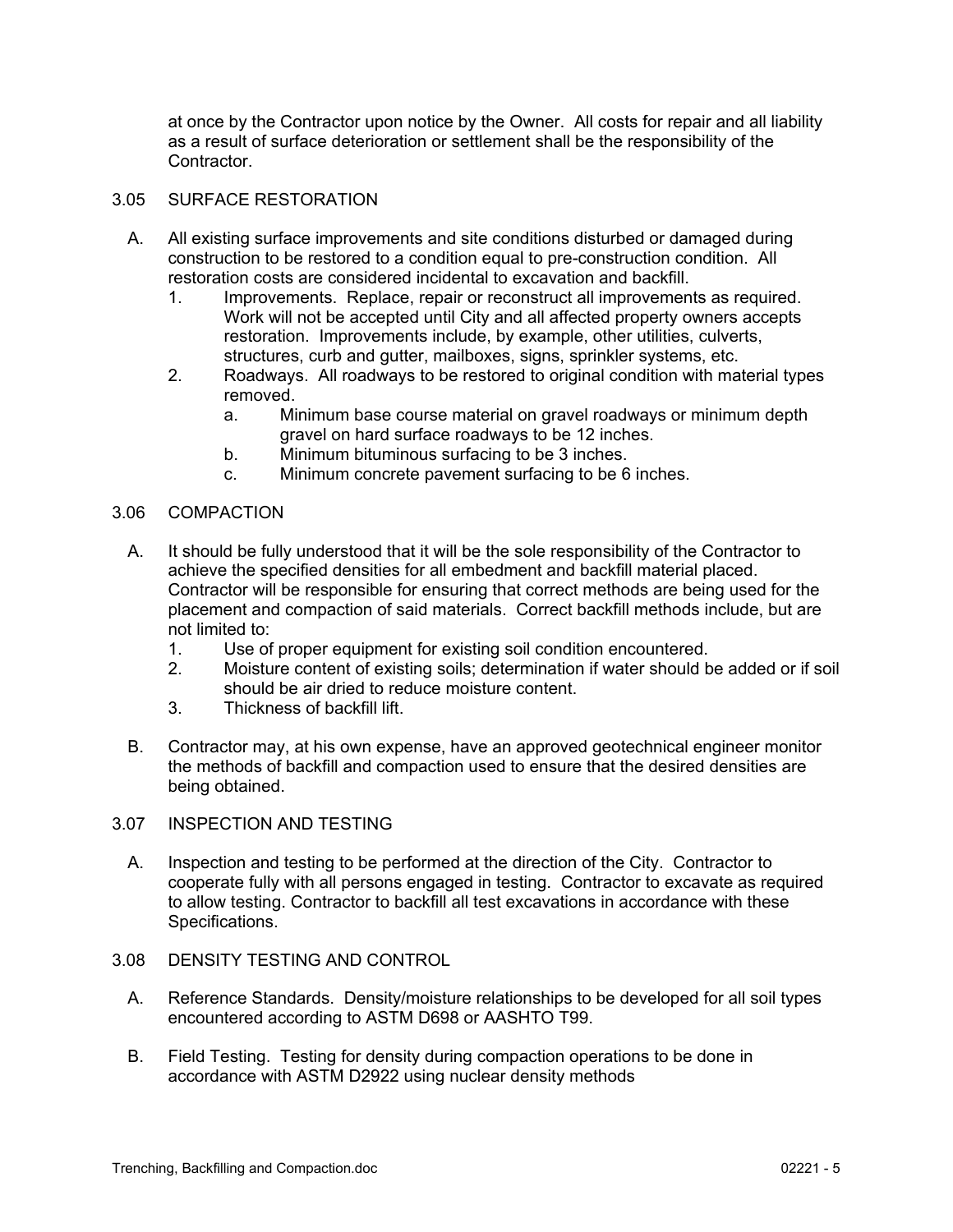C. Frequency of Testing. Minimum of one (1) test every 100' trench per lift or as directed by City. Contractor to excavate to depths required by Engineer for testing and backfill test holes to density specified. Testing to be paid for by Contractor.

# **END OF SECTION**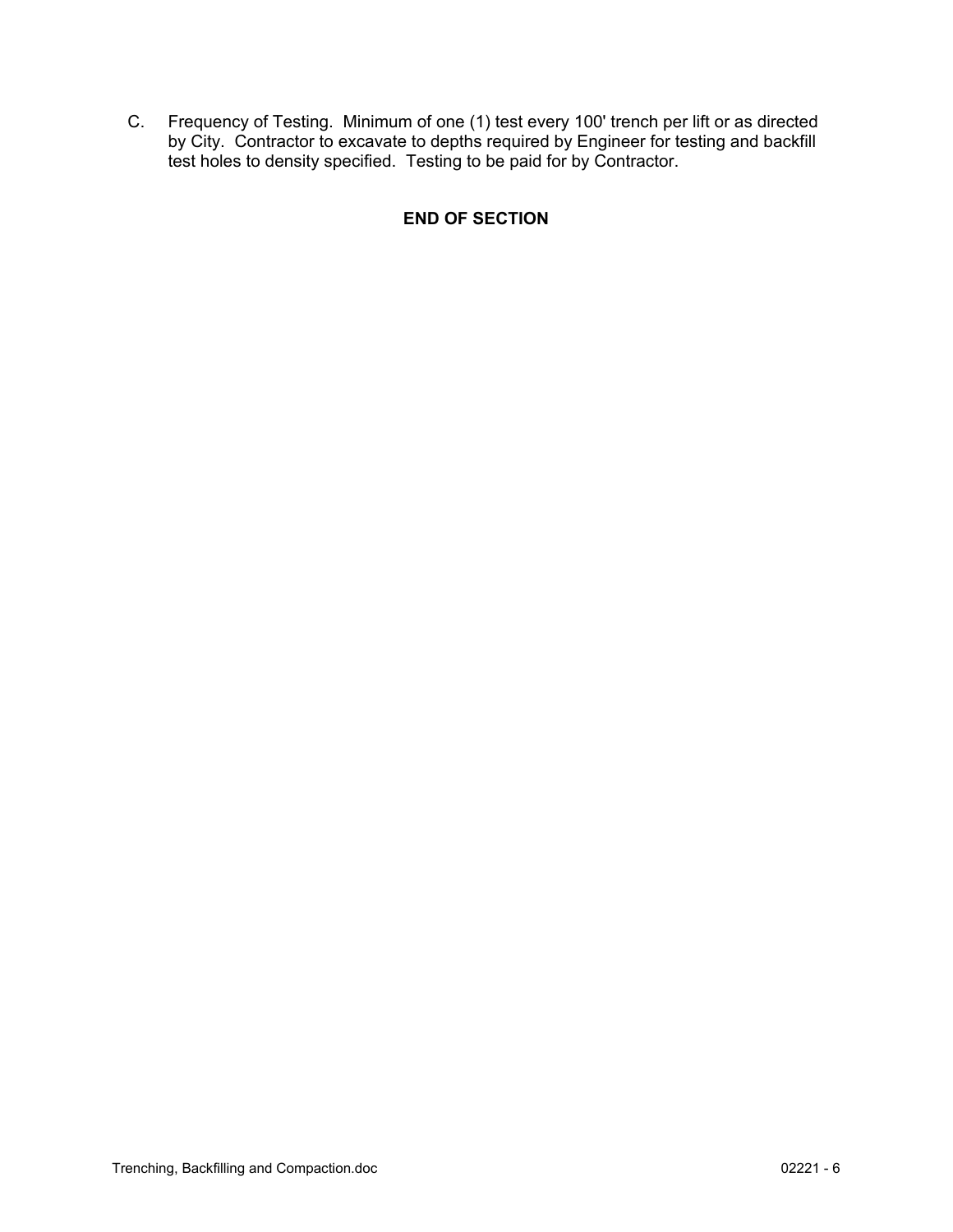### **SANITARY SEWERLINES**

#### PART 1 GENERAL

#### 1.01 SUMMARY

A. Work under this section shall include furnishing all materials, labor and tools necessary to perform all installation, cleaning and testing of all sanitary sewerlines and appurtenances as specified herein and shown on the Drawings.

#### 1.02 PROTECTION OF WORK

- A. All pipe, fittings and equipment shall be carefully handled, stored and protected in such a manner as to prevent damage to materials. At no time shall such materials be dropped or dumped into trench.
- B. Precaution shall be taken to prevent foreign matter from entering the pipe and fittings prior to and during installation. Place no debris, tools, clothing or other materials in the pipe during installation.
- C. At such time as pipe installation is suspended, either temporarily or overnight, the open end of the pipe shall be sealed with a watertight plug to prevent entrance of trench water, debris or foreign matter. A mechanical-type fitting shall be used for this seal. At no time shall duct tape or any other tape be used for this seal.
- D. Under no circumstances shall trench water be allowed to enter the pipeline. When water is present in the trench, the seal shall remain in place until such time the trench is pumped dry. Whenever trench water becomes evident, adequate measures shall be taken to prevent pipe flotation. Contractor shall bear all costs associated with keeping trench free of liquids.
- E. If, in the opinion of the City, the Contractor is incapable of keeping the pipe free of foreign matter during installation, the City shall require the Contractor to cover the pipe ends with close woven bags until the start of the jointing operation.

# PART 2 PRODUCTS

A. This item covers the types of materials that will be allowed for the construction and installation of sewerlines. All materials used shall be new, of the best quality available and conform to applicable standards as indicated herein.

# 2.01 DUCTILE IRON PIPE AND FITTINGS

#### A. Ductile Iron Pipe

- 1. Reference Standard ANSI 21.51/AWWA C151, latest edition.
- 2. Thickness Class 52.
- 3. Pipe joints shall be push on, restrained joints, except where specifically shown or detailed otherwise.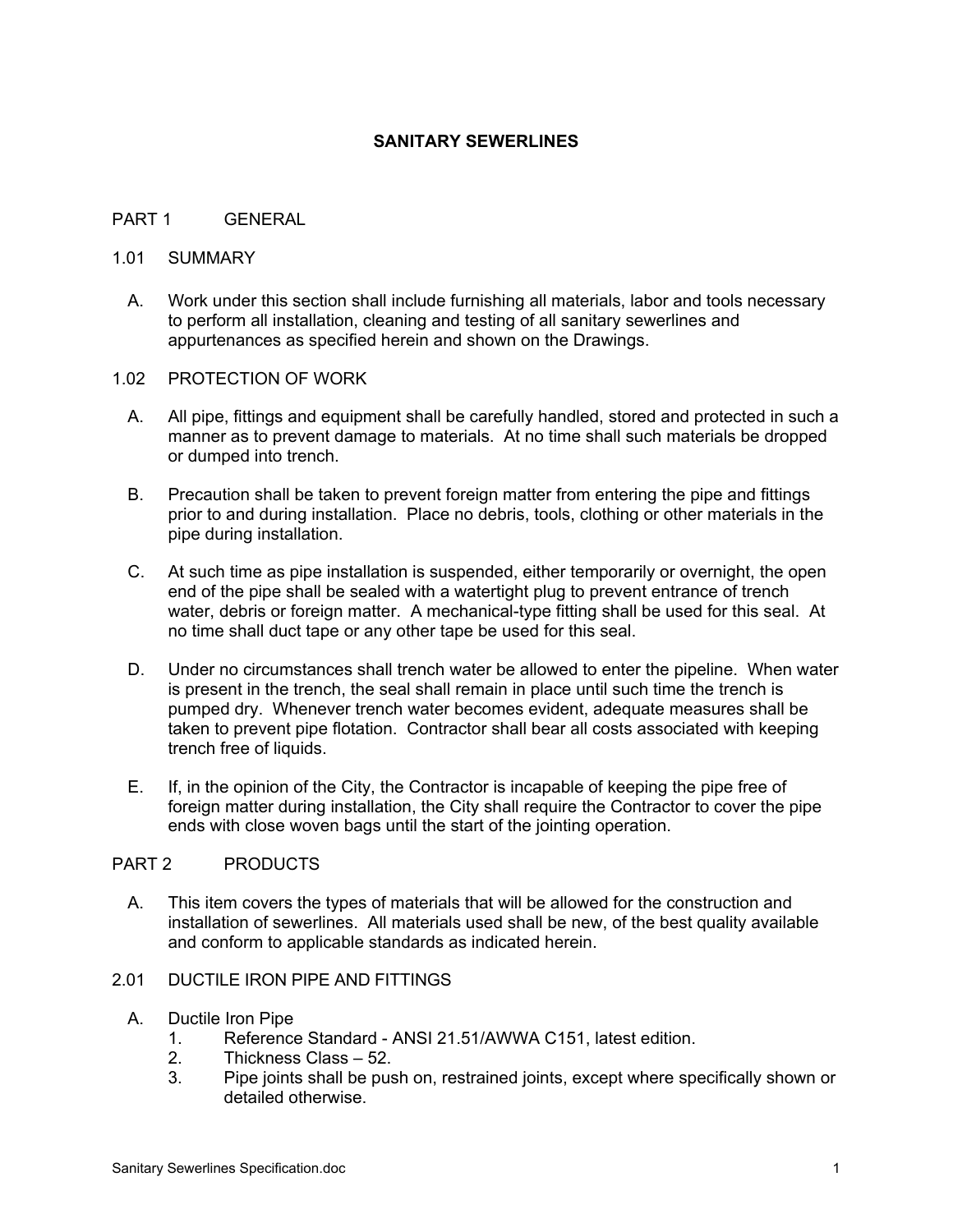- 4. Pressure Rating 350 psi.
- 5. Restrained Joint (Snap-Lok or Approved Equal).
- B. Fittings
	- 1. Type All fittings shall be mechanical joint, except where specifically shown or detailed otherwise.
	- 2. Reference Standard ANSI/AWWA C153, latest edition, for mechanical "compact" joints.
	- 3. Material Ductile iron, DIP fittings, sleeves and valves shall be polyethylene encased.
	- 4. Pressure Rating 350 psi.
- C. Joints
	- 1. Mechanical, Reference Standard ANSI A. 21.53/AWWA C153, latest edition.
	- 2. Push-on, Reference Standard ANSI A 21.15/AWWA C115, Class 125.
	- 3. Flanged, Reference Standard ANSI B 16.1, Class 125
- D. Gaskets
	- 1. Gasket shall be suitable for the specified pipe sizes, pressure and temperature.
	- 2. Reference Standard AWWA C111, latest edition.
	- 3. Lubricant A non-toxic vegetable soap lubricant shall be supplied with the pipe.
- E. Protective Coating
	- 1. Underground Service Manufacturer's standard bituminous coating
	- 2. Polyethylene Film Envelope Polyethylene encasement shall conform to AWWA C105, latest edition, or ANSI A.21.5. Film shall be Class C with a nominal thickness of 8 mils. Tape for securing the film shall have a minimum thickness of 8 mils and a minimum width of 2 inches. The polyethylene film shall be free of streaks, pinholes, tears or blisters.
- F. Protective Lining
	- 1. Type "Epoxy lined"<br>2. Reference Standard
	- Reference Standard ANSI A 21.4/AWWA C104, latest edition.
	- 3. Thickness Standard.
- 2.02 POLYVINYL CHLORIDE (PVC) PIPE AND FITTINGS (GRAVITY MAIN)
	- A. PVC Pipe, through 15" diameter.
		- 1. Material Reference Standard ASTM D1784.
		- 2. Pipe Reference Standard ASTM D3034.
		- 3. Class SDR35.
		- 4. Markings Manufacturer's name, nominal size, PVC classification, Type PSM, SDR-35, PVC gravity sewer pipe, ASTM D3034 and code number, green coloring dyed into PVC.
	- B. PVC Pipe, 18" to 48" diameter.
		- 1. Material Reference Standard ASTM D1784.
		- 2. Pipe Reference Standard ASTM F679
		- 3. Markings Manufacturer's name, nominal size, PVC cell classification, PS 46 PVC Sewer Pipe and ASTM F679. Green coloring dyed into PVC.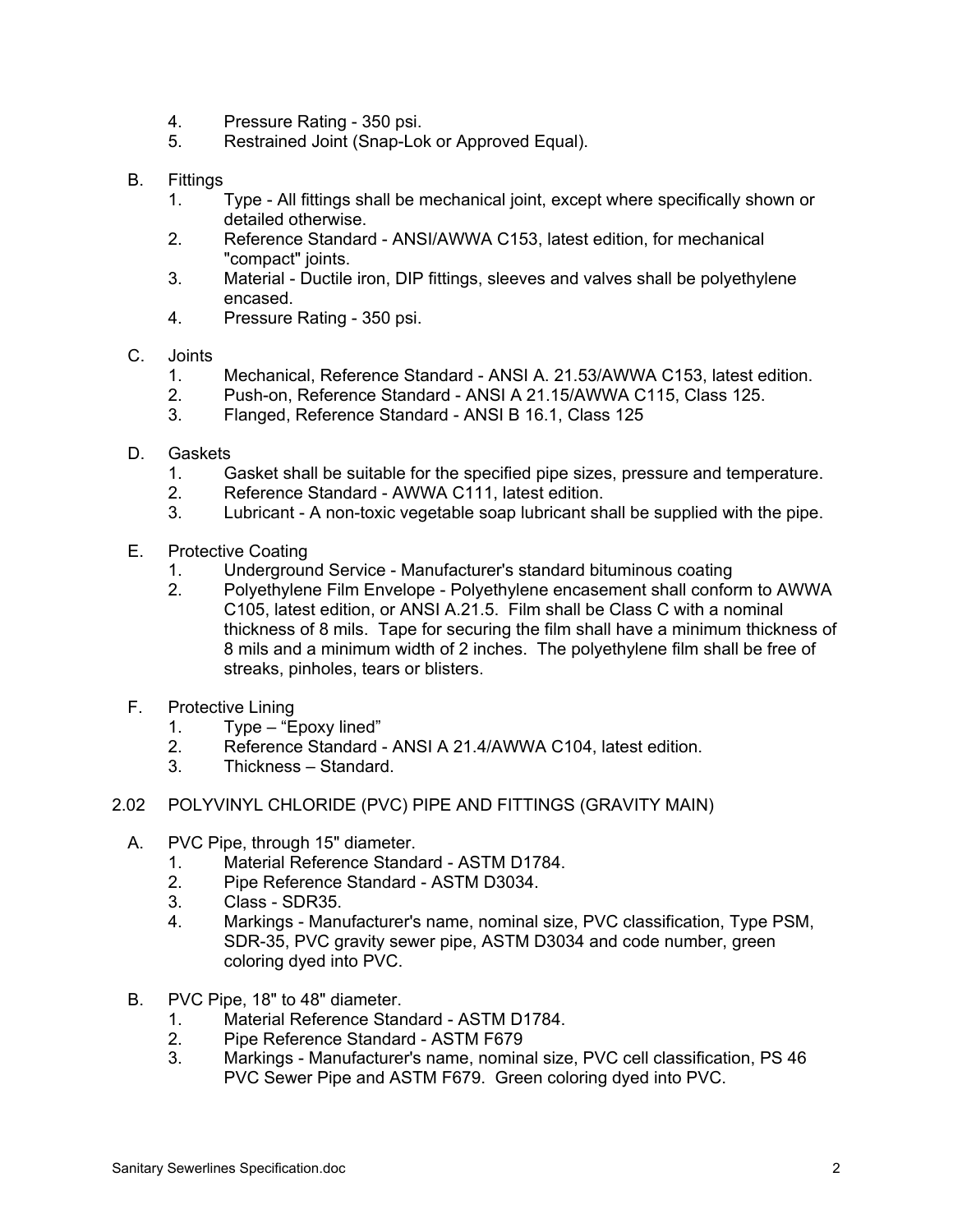- 4. Variance PVC piping meeting the stiffness requirement of ASTM F679, but not meeting wall thickness requirement will be allowed under this specification. Manufacturers will be required to provide a list of at least five (5) similar projects with references in which pipe has been successfully used and laboratory testing data showing the pipe meets the structural requirements of ASTM F679.
- C. Fittings
	- 1. Type PVC push-joint.
	- 2. Materials ASTM D1784.
	- 3. Reference Standard ASTM D3034 or ASTM F679.
- D. Joints
	- 1. Type push-on rubber gasket.
	- 2. Gasket reference standard ASTM F477
- E. Restraint-type Glands
- F. Repair Couplings
	- 1. Manufacturer Reference Smith Blair Quantum.
- 2.03 FORCE MAIN
	- A. PVC Pipe
		- 1. Materials ASTM D 1784, Type 1, Grade 1, PVC 1120
		- 2. Reference Standard AWWA C900 and C905.<br>3. Thickness: (DR18).
		- Thickness: (DR18).
		- 4. Markings Manufacturer's name, nominal size, AWWA pressure rating
		- 5. Size Shall conform to outside diameter of DIP.
	- B. Fittings
		- 1. DIP Restrained mechanical joints except where specifically shown or detailed otherwise.
		- 2. Reference Standard AWWA/ANSI C153/A 21.53.
		- 3. Pressure Rating 250 psi.
		- 4. Gasket Reference Standard AWWA C-111.
	- C. HDPE Pipe
		- 1. HDPE pipe shall conform to the requirements of ASTM F714, and shall be of the nominal size diameter shown on the Drawings.
		- 2. HDPE pipe provided shall comply with NSF-61 and AWWA C906. HDPE pipe shall be either all PE3608 or all PE4710. It shall meet the following minimum criteria.
		- 3. The SDR number shall be marked on the pipe at intervals not exceeding 10 feet.
		- 4. Pipe and fittings from different manufacturers shall not be interchanged. All pipes and fittings shall use the same resin.
		- 5. The manufacturer shall be listed with the Plastic Pipe Institute as meeting the recipe and mixing requirements of the resin manufacturer for the resin used to manufacture the pipe and fittings for this project.
		- 6. The HDPE pipe and fittings shall conform to Cell Classification 345434C or 355434C for PE3608 or 445474C for PE4710 (ASTM D 3350). This material shall have a compressive yield strength of 1,600 psi when tested and analyzed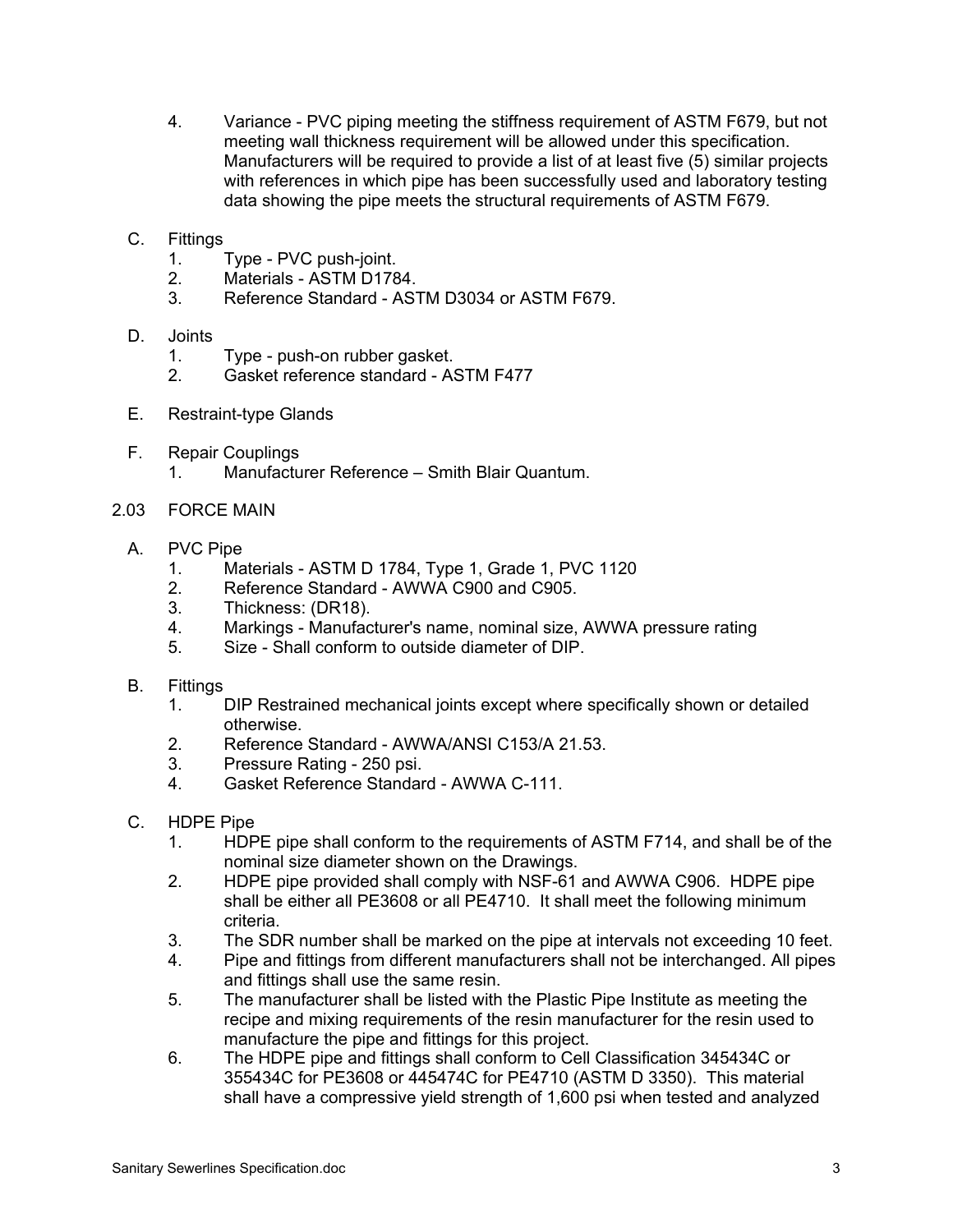by ASTM D2837. This material shall have minimum tensile yield strength of 3,200 psi when tested and analyzed by ASTM D638.

- 7. The PE compound shall be suitably protected against degradation by ultraviolet light by means of carbon black, well dispersed by precompounding in a concentration of not less than 2 percent.
- 8. HDPE products shall contain no recycled compounds except that generated in the manufacturer's own plant from resin of the same specifications from the same raw material supplier.
- 9. The PE pipe shall be homogenous throughout and free of visible cracks, holes, foreign inclusions, or other injurious defects. Any pipe with nicks, scrapes, or gouges deeper than 5 percent of the nominal wall thickness shall be rejected. The pipe shall be uniform in color, opacity, density, and other physical properties.
- D. HDPE Fittings
	- 1. HDPE fittings shall be from the same material and manufacturer as the pipe, molded or fabricated from HDPE pipe and shall have the same or numerically smaller SDR than pipe connecting to the fitting. HDPE fittings shall be molded, for sizes 6-inch and smaller, if manufactured as a standard item. All other HDPE fittings shall be fabricated from HDPE pipe by means of thermal butt-fusion unless otherwise noted.
	- 2. All reducing tees shall be factory-molded if available as a standard item by the manufacturer. If not available as a standard item, branch saddle reducing tees shall be used. Reducers shall be shop-manufactured. Field fabricated branch saddle connections will not be allowed, except where shown on the Drawings.
	- 3. All molded HDPE fittings shall have the same or higher pressure rating as the pipe when installed in accordance with the latest technical specifications. All fabricated HDPE fittings shall have the same or higher pressure rating as the adjoining pipe and installed in accordance with the manufacturer's recommendations.
- E. HDPE Joints
	- 1. Joints and pipe connections shall be by thermal butt-fusion, except where shown on the Drawings or approved by the City.
- F. Flanges
	- 1. Flange backup rings shall be stainless steel with 150-pound 304 stainless steel, ANSI B16.5 standard dimensions unless specified otherwise. Flanges shall be complete with one-piece, PE molded flange adapter. Flanged connections shall have the same or greater pressure rating as the pipe. All fasteners shall be 304 stainless steel and shall be assembled with anti-seize compound as recommended by the manufacturer. Gaskets shall be installed at all flanged connections.
	- 2. Blind flanges shall be made of HDPE.
	- 3. Gaskets shall be flat ring, 1/8-inch Viton.
- G. Electrofusion Couplings
	- 1. Joints and pipe connections shall be by thermal butt-fusion, except where shown on the Drawings or approved by the City.
	- 2. Electrofusion couplings shall be used where shown on the Drawings, in situations where welding machine access is impossible and upon approval of the City.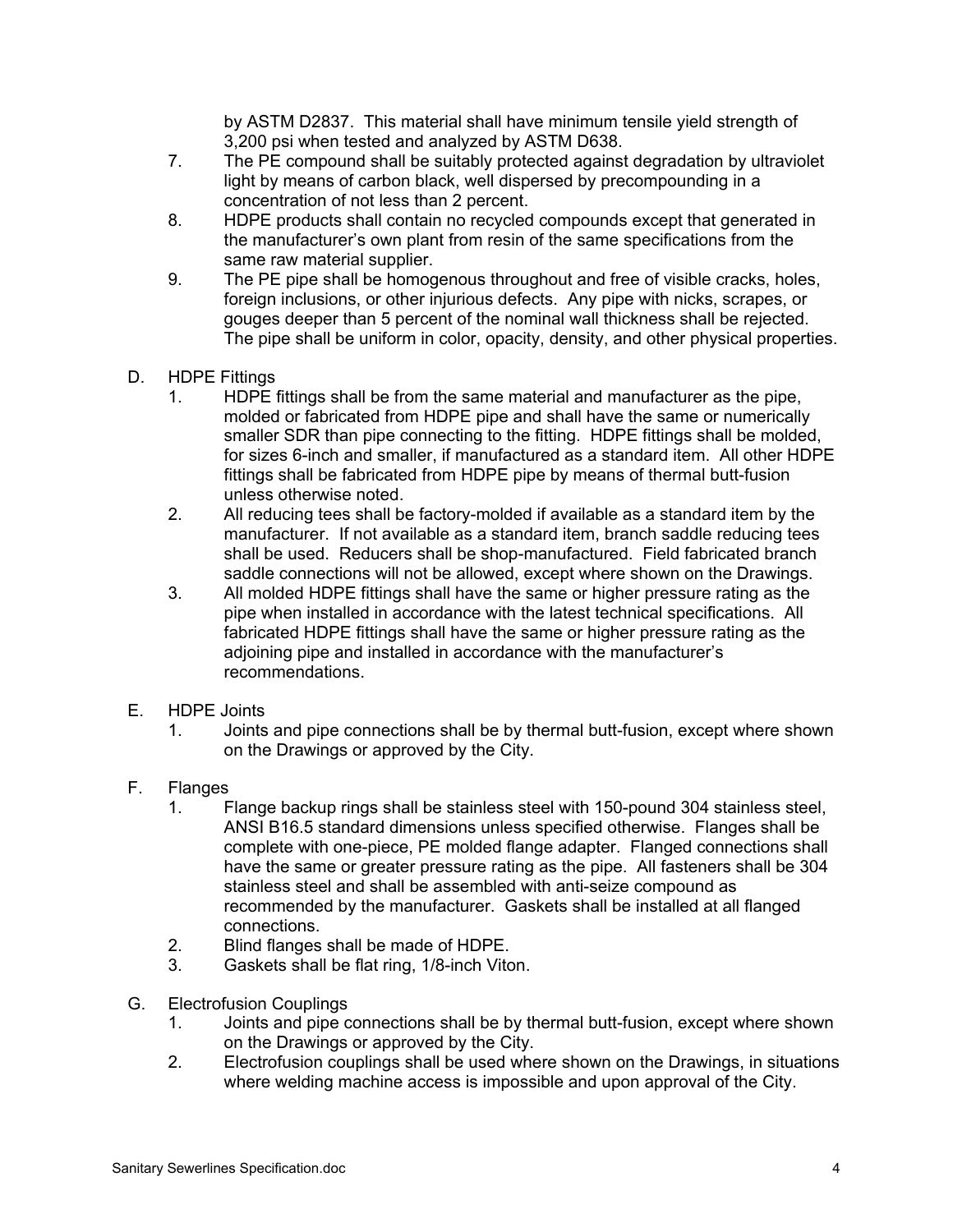- 3. Electrofusion couplings shall be a rigid straight coupler constructed from injection-molded PE with embedded heating coils. Electrofusion couplings shall be manufactured in accordance with ASTM F1055.
- 2.04 CONCRETE FOR THRUST BLOCKS AND ENCASING OF PIPE
	- A. Concrete for thrust blocks and for encasing the sewer pipeline shall have 28 day compressive strength of not less than 4000 psi.
- 2.05 MANHOLES
	- A. Concrete Rings/Cones
		- 1. Type Precast.
		- 2. Reference Standard ASTM C478.
		- 3. Size Four-foot or five-foot inside diameter
	- B. Manhole Bases
		- 1. Shall be precast or cast-in-place, depending upon local jurisdiction standards with integrally cast-in water stops. The tops of base shall be at least 12 inches above top of pipe.
		- 2. Reference Concrete Standard ASTM C150 Type II modified or Type V.
	- C. Manhole Steps
		- 1. Manhole steps shall conform to ASTM C-478-94 and shall be steel reinforced copolymer polypropylene with materials conforming to the following:
			- a. The deformed steel reinforcing bar shall be 1/2" conforming to ASTM A-615 Grade 60.
			- b. The copolymer polypropylene shall conform to ASTM D4101-92b PP0344B33534Z02.
			- c. Manufacturer's Reference: M.A. Industries Model PS2-PFDF, or approved equal.
	- D. Joints
		- 1. Type Rub'r Nek preformed gasket as manufactured by K.T. Snyder Co., Inc., Houston, Texas or equal.
		- 2. Cement Mortar Material Reference Standard One part Portland Cement, Type II, modified with three parts of sand. Cement mortar to be used with concrete grade rings only.
	- E. Grade Adjustment Rings
		- 1. Type Precast ASTM C150 Type II modified concrete.
		- 2. Size Not less than 6" wide x heights to allow for two-inch adjustments.
		- 3. Manufacturer's reference: Ludtech, Inc., or approved equal.
	- F. Frame and Cover
		- 1. Material Reference Grey Iron, ASTM A48-83, Class 35B.
		- 2. Cover Stamped with "SEWER", machined bearing surface with ring.
		- 3. Type Heavy, weight of cover greater than 140 pounds.
		- 4. The minimum clear opening in the manhole frame shall be 24 inches.
		- 5. Manufacturer Reference Castings MH-400-24CI.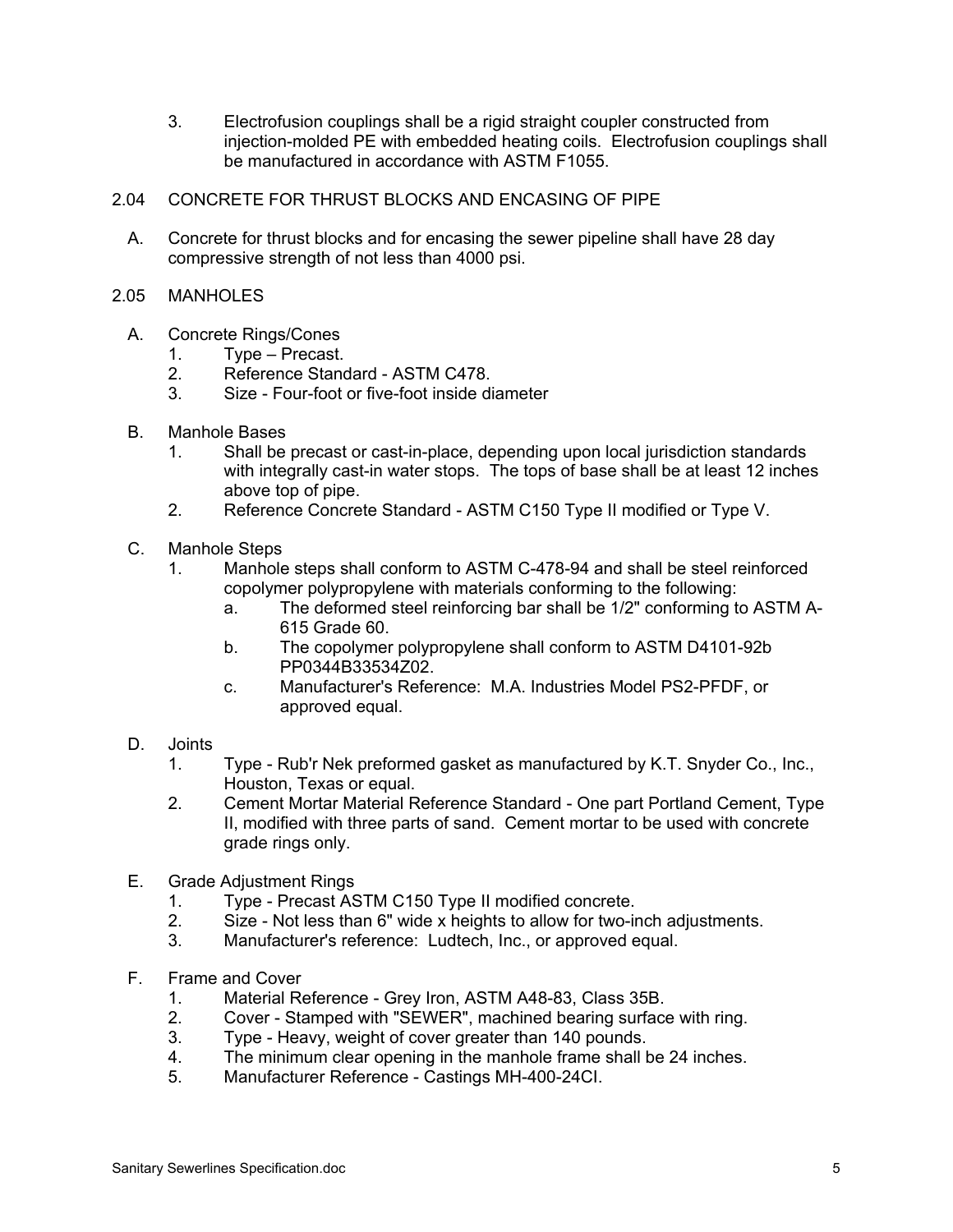- 2.06 SEWER SERVICE LINE MATERIAL
	- A. Wyes Required for all new sewer line construction
		- 1. Material ASTM D3034 PVC.
		- 2. Strength for use with SDR-35.
		- 3. Joint Slip-on rubber gasket.
	- B. Saddles (Required for tapping existing mains)
		- 1. Material ASTM D3034 PVC.
		- 2. Joint Rubber seal to main with stainless steel compression bands. Slip-on service joint with rubber gasket.
		- 3. Glue on Joint??
		- 4. Armor Core??
- 2.07 MAGNETIC TAPE
	- A. Detectable marking tape shall consist of a minimum of 5 mil (0.0005") overall thickness; five-ply composition; ultra-high molecular weight' 100% virgin polyethylene; acid alkaline and corrosion resistant.
	- B. Elongation properties shall be in accordance with ASTM D882-80A and shall be less than 150% at break. The tape shall have a 20 gauge (0.0020") solid aluminum foil core, encapsulated within 2.55 mil (0.00255") polyethylene backing.
	- C. Tape color and legend combination shall be in accordance with APWA or local requirements. The color shall be green. The legend shall read "CAUTION - SEWERLINE BELOW".
		- 1. The tape tensile strength shall be in accordance with ASTM D882-80A and be not less than 7800 psi.
		- 2. Tape width shall be 3/4 of the diameter of the pipeline being protected Tape Width  $2''$   $3''$   $6''$   $6''$   $12''$  or wider<br>Tape Burv Depth  $6''$ - 18"  $6''$ - 28"  $6''$ - 36"  $6''$ - 36" Tape Bury Depth 6"- 18" 6"- 28" 6"- 36" 6"- 36"
		- 3. The tape shall be as manufactured by T. Christy Enterprises, or equal.
		- 4. Magnetic tape is required for all pipe and shall be 2 feet above the top of pipe.

### PART 3 EXECUTION

- 3.01 CLEANING AND INSPECTION
	- A. Clean all pipe, fittings and related materials thoroughly of all foreign material and inspect for cracks, flaws or other defects prior to installation. Mark all defective, damaged or unsound materials with bright marking crayon or paint and remove from job site.
	- B. The Contractor shall take all necessary precautions to prevent any construction debris from entering the sewerlines during construction. If this debris should enter the pipeline system, the Contractor shall furnish all labor and materials necessary to clean the system. Under no circumstances will the Contractor flush the debris into an existing sanitary sewer system.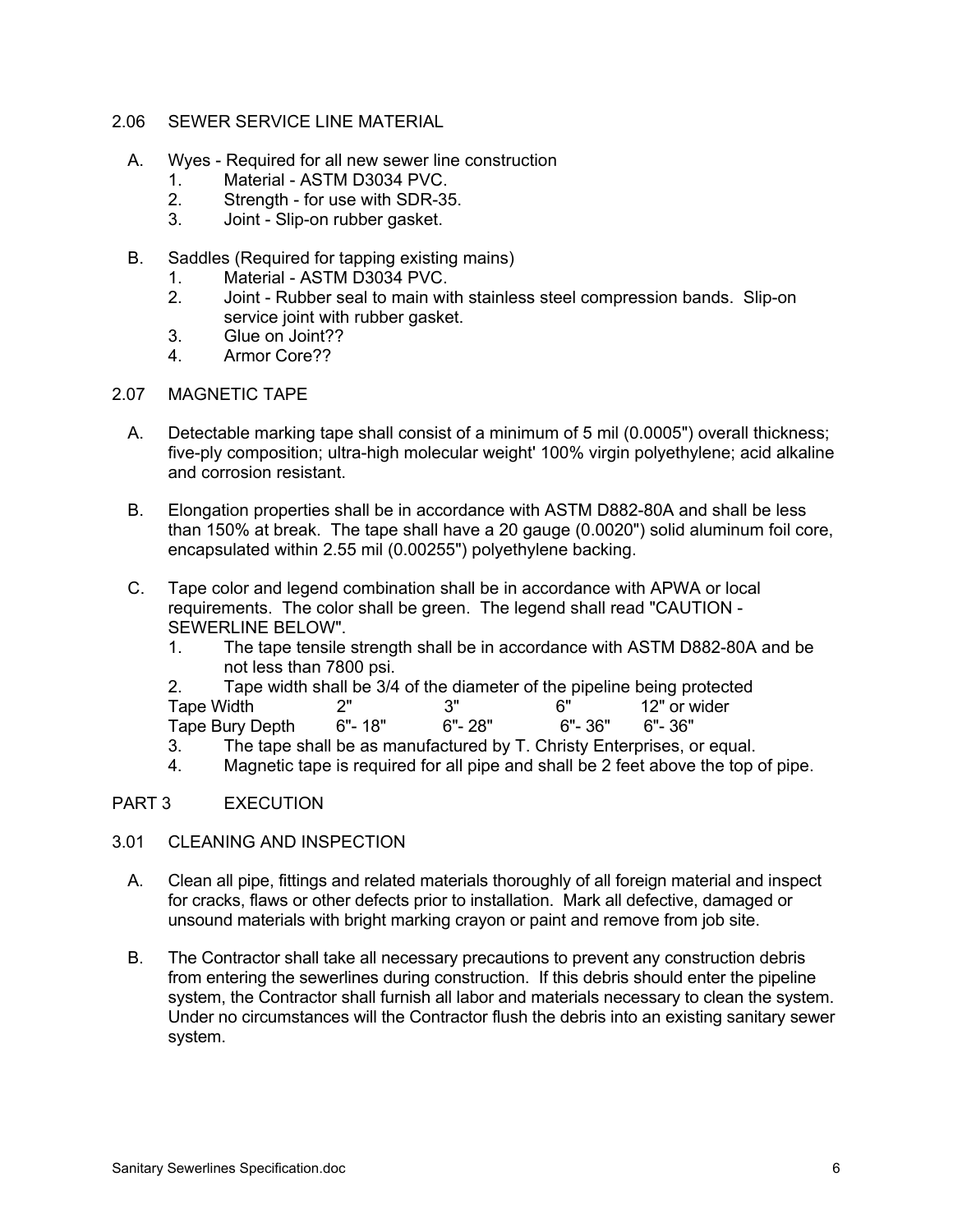#### 3.02 PLACEMENT OF PIPE

A. All sanitary sewer pipe must be installed with a laser. If bending of the beam due to air temperature variations becomes apparent with "in pipe" units, a fan shall be provided to circulate air in the pipe. Air velocity shall not be so excessive as to cause pulsating or vibrating of the beam. If, in the opinion of the City, the beam cannot be accurately controlled, this method of setting line and grade shall be abandoned.

### 3.03 PIPE EMBEDMENT

- A. Placing embedment material Refer to Section Trenching, Backfilling, and Compaction for placement methods.
- B. Embedment Classes Refer to Section Trenching, Backfilling, and Compaction and Construction Drawings for embedment materials for each class listed below:
	- 1. Pipe shall be embedded according to applicable details within the specifications and on the Construction Drawings.
- 3.04 PIPE INSTALLATION
	- A. Installation of Ductile Iron Pipe Lines.
	- B. Installation of PVC Pipe.
		- 1. Pipe Handling. Pipe should be carefully lowered into the trench to avoid pipe falling into trench
		- 2. Pipe Laying. Pipe shall be laid true to line and grade, in an uphill direction, with bell ends facing in the direction of laying. When pipe laying is not in progress, the open end of the pipe shall be closed by a watertight plug.
		- 3. Jointing the Pipe. The outside of the spigot and the inside of the bell shall be thoroughly wiped clean. Set the rubber ring in the bell with the marked edge facing toward the end of the bell. Lubricate the spigot end using a thin film of the manufacturer-supplied lubricant. Push the pipe spigot into the bell. Position the completed joint so that the mark on the pipe end is in line with the end of the bell.
		- 4. Pipe Cutting. The cutting of pipe for manholes or for fittings, or closure pieces shall be done in a neat and workmanlike manner without damage to the pipe or lining and so as to leave a smooth end at right angles to the axis of the pipe. Bevel the end of the pipe with a beveling tool after the pipe is field cut. Place a clearly visible position mark at the correct distance from the end of the field-cut pipe.
	- C. Installation of Slipline Pipe. Not applicable.

# 3.05 SEWER MANHOLE INSTALLATION

- A. General. Manholes shall be furnished and installed to depths and dimensions shown on the Construction Drawings and/or staked in the field. Manholes shall be constructed of precast concrete rings in accordance with details shown on the Construction Drawings.
- B. Connections to Manholes. Connection of manhole with pipe shall be made with flexible connector. In addition, extra care shall be taken by grouting or other means of sealing to assure positive watertight manholes around the inlet or outlet pipes.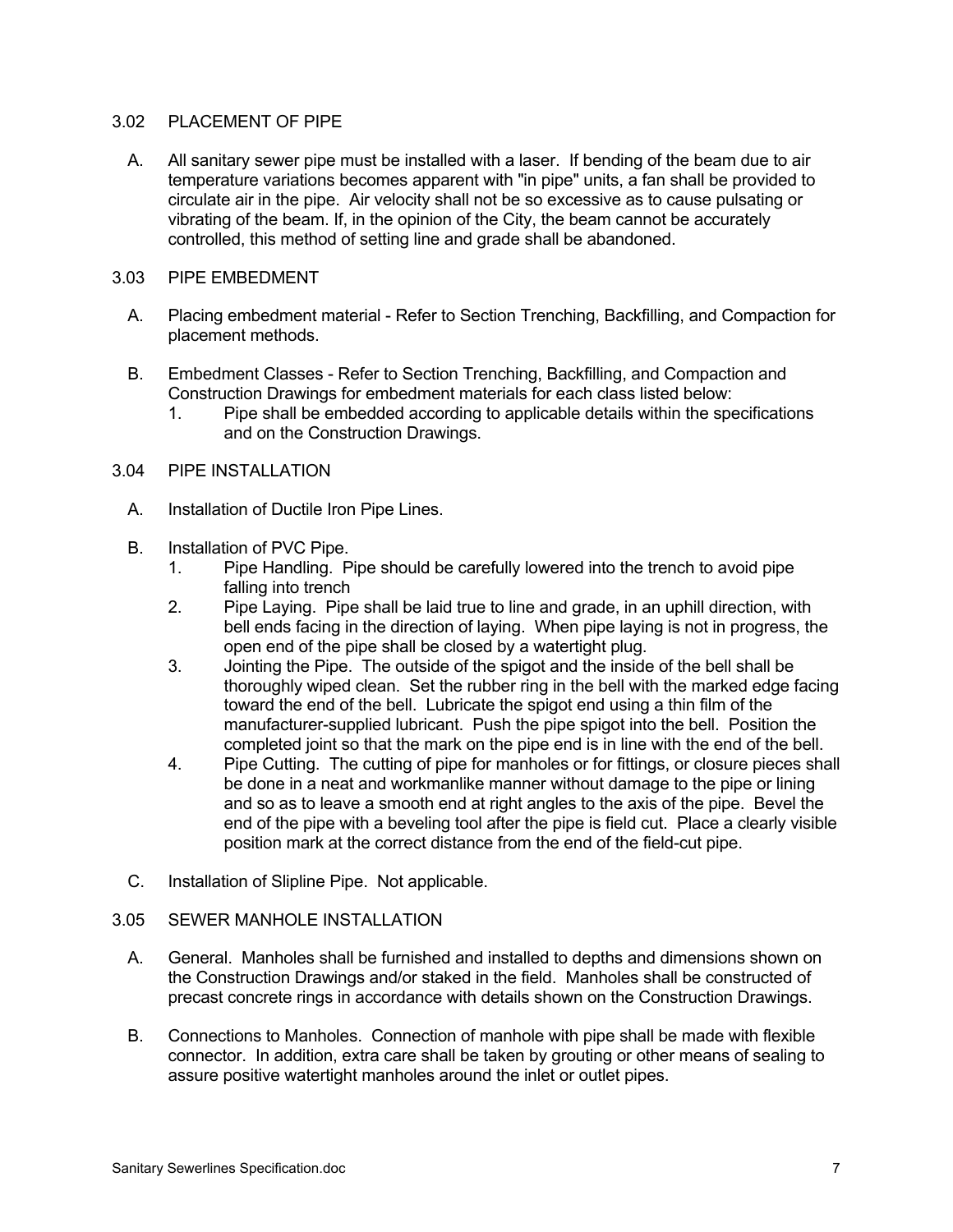- C. Manhole Floor and Inverts. Invert channels shall be smooth and semi-circular in shape, conforming to the inside of the incoming and outgoing sewer pipelines. Changes in direction of flow shall be made with a smooth curve of as large a radius as the size of the manhole will permit. Changes in size and grade of the channels shall be made gradually and evenly. Where large differences in invert elevations exist, sloped flow channels shall be formed so the wastewater does not undergo a vertical drop. The invert channels may be formed directly in the concrete of the manhole base. The floor of the manhole outside the channel shall be smooth and shall slope toward the channels.
- D. Finish Grade and Adjustment. To bring the manhole cover to the correct elevation, the top section of each manhole shall be constructed of pre-cast concrete grade adjustment rings. These rings shall be not less than six inches (6") wide and furnished in heights to allow for two-inch (2") adjustments. Grade adjustment with rings shall be eight inches (8") maximum and two inches (2") minimum. All rings shall be grouted in place.
- E. Manhole Stubs. Pipe stubs shall be a full stick of pipe and extend approximately 20' from the outside face of the manhole and shall be capped or plugged with manufactured fittings to form a watertight installation.
- F. Manhole Cone/Opening. Eccentric manhole cone/opening shall be offset so as not to be located in the tire track or traveled lane and shall be in line with the manhole steps.

### 3.06 CONNECTION TO EXISTING SEWER FACILITIES

- A. Connections to existing sewer facilities where live flows exist shall be made only after prior consultation with and receipt of written permission from the City. No bypass of sewage to the surface will be allowed in the completion of this connection. Connections shall be made as shown on the Drawings. All connections between pipes of different materials shall be made with approved manufactured connectors.
- 3.07 SEVICE CONNECTIONS
	- A. Customer service connections shall be installed in accordance with the details set forth on the construction Drawings. After the service connection is installed, the end shall be plugged watertight with a manufactured plug and marked with a stake except as shown otherwise on the Drawings.
- 3.08 ALIGNEMENT AND GRADE (LAMPING)
	- A. Sewer pipelines will be checked by the City to determine whether any displacement of the pipe has occurred after the trench has been backfilled. The test will be as follows:
	- B. A light will be flashed between manholes, or if the manholes have not as yet been constructed, between the locations of the manholes, by means of a flashlight. If the illuminated interior of the pipeline shows poor alignment, displaced pipe, earth or other debris in the pipe, or any other kind of defect, the defects determined by the City shall be remedied by the Contractor at his own expense. Test will be repeated after completion of backfilling and any poor alignment, displaced pipe, or other defects determined by the City, shall be corrected.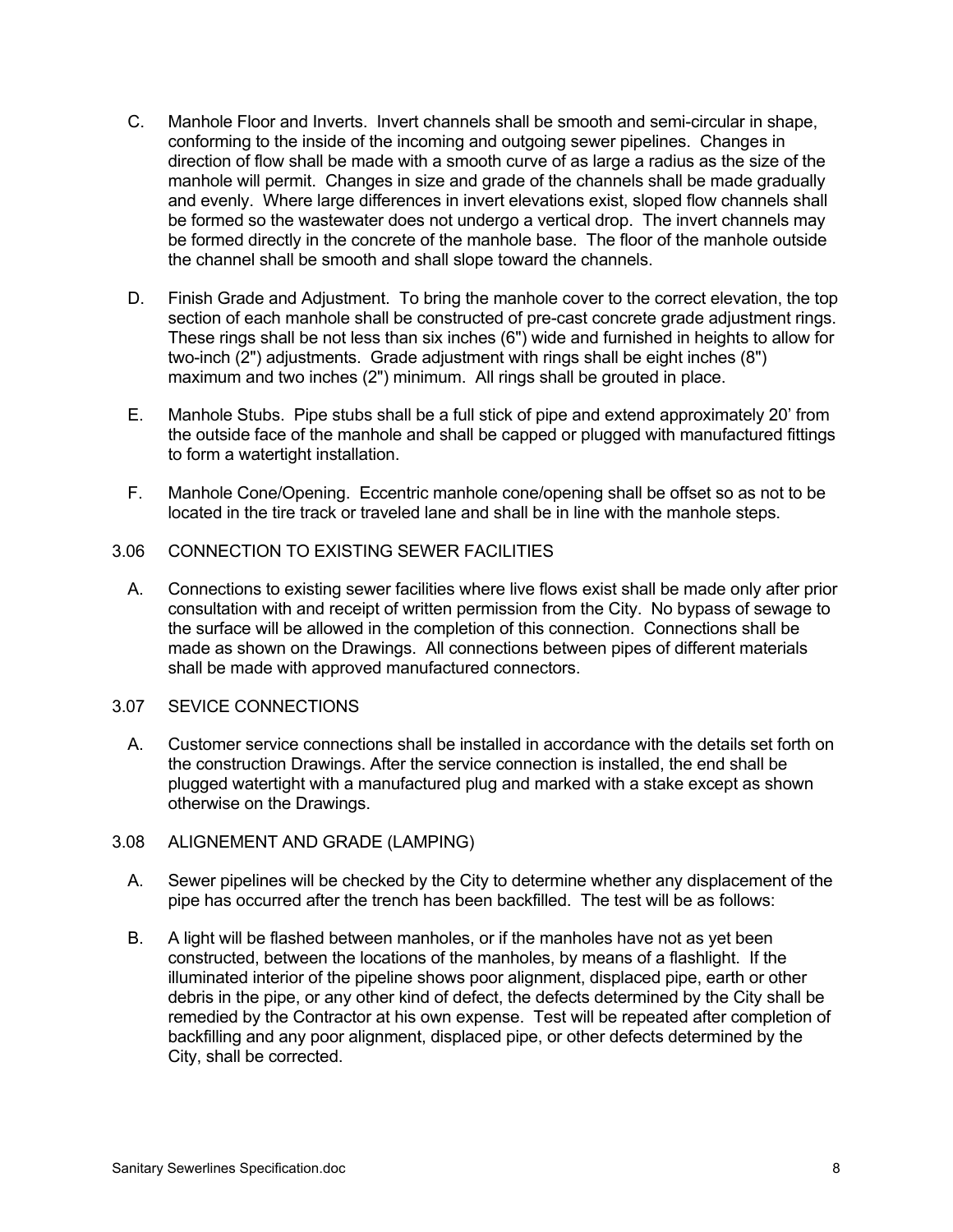### 3.09 LEAKAGE TEST

- A. Sewerlines shall be tested using a low-pressure air test only; water tests will not be allowed. Only after the sanitary sewers, including appurtenances and sanitary laterals have been installed, backfilled and cleaned, shall the Contractor proceed with an air test on the installed facilities.
	- 1. Low Pressure Air Test Procedure. The section of sewer line to be tested should be flushed and cleaned prior to conducting the low-pressure air test. This serves to clean out any debris, wet the pipe, and produce more consistent results. Isolate the section of sewer line to be tested by means of inflatable stoppers or other suitable test plugs. One of the plugs should have an inlet tap, or other provision for connecting a hose to a portable air control source.
	- 2. If the test section is below the groundwater level, determine the height of the ground water above the spring line of the pipe at each end of the test section and compute the average. For every foot of groundwater above the pipe spring line, increase the gauge test pressure by 0.43 pounds per square inch. Connect the air hose to the inlet tap and a portable air control source. The air equipment should consist of necessary valves and pressure gauges to control the rate at which air flows into the test section and to enable monitoring of the air pressure within the test section. Also, the testing apparatus should be equipped with a pressure relief device to avoid the possibility of loading the test section with the full capacity of the compressor. Locate valves and gauges above ground.
	- 3. Add air slowly to the test section until the pressure inside the pipe is raised to 5.0 psig greater than the average backpressure of any groundwater that may be over the pipe. After a pressure of 5.0 psig is obtained, regulate the air supply so that the pressure is maintained between 4.5 and 5.0 psig (above the average ground water back pressure) for a period of two minutes. This allows the air temperature to stabilize in equilibrium with the temperature of the pipe walls. The pressure will normally drop slightly until temperature equilibrium is obtained.
	- 4. Determine the rate of air loss by the time/pressure drop method. After the twominute air stabilization period, the air supply is disconnected and the test pressure allowed to decrease to 4.5 psig. The time required for the test pressure to drop from 4.5 psig to 4.0 psig is determined by means of a stopwatch and this time interval is then compared to the required time in the attached table to determine if the rate of air loss is within the allowable time limit. If the time is equal to or greater than the times indicated in the tables, the pipeline shall be deemed acceptable.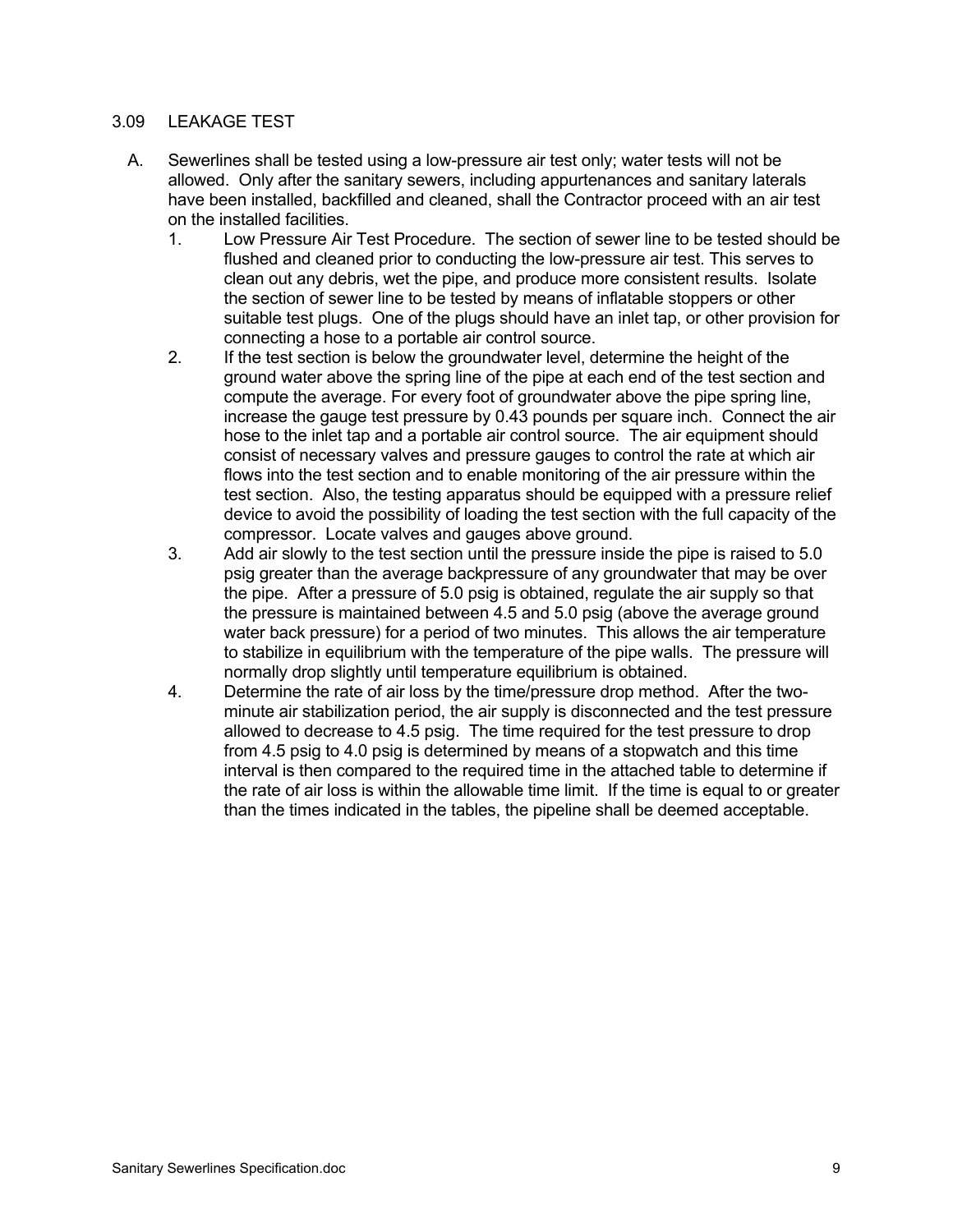| <b>Nominal Pipe Size</b><br>(Inches) | <b>Minimum Test Time</b><br>(min/100 feet) |
|--------------------------------------|--------------------------------------------|
| 3                                    | 0.2                                        |
| 4                                    | 0.3                                        |
| 6                                    | 0.7                                        |
| 8                                    | 1.2                                        |
| 10                                   | 1.5                                        |
| 12                                   | 1.8                                        |
| 15                                   | 2.1                                        |
| 18                                   | 2.4                                        |
| 21                                   | 3.0                                        |
| 24                                   | 3.6                                        |
| 27                                   | 4.2                                        |
| 30                                   | 4.8                                        |
| 33                                   | 5.4                                        |
| 36                                   | 6.0                                        |

5. Upon completion of the test, open the bleeder valve to allow air to escape. Plugs should not be removed until all air pressure in the test section has been released. During this time, no one should be allowed in the trench or manhole while the pipe is being decompressed. Air test shall also include service lines and appurtenances.

### 3.10 MANHOLE INSPECTION

- A. During the construction of the manholes, the Contractor shall, in accordance with good practice, ensure that no earth, sand, rocks or other foreign material exists on the joint surfaces during assembly of the section. The City shall check each manhole to determine whether the manhole fulfills the requirements of the Drawings and Specifications.
	- 1. Visual Examination. The City shall visually check each manhole, both exterior and interior, for flaws, cracks, holes, or other inadequacies which might affect the operation or watertight integrity of the manhole. Should any inadequacies be found, the Contractor, at his own expense, shall make any repairs deemed necessary by the City.
	- 2. Leakage Test. All manholes shall be tested for leakage and all tests shall be witnessed by the City. The leakage test shall be conducted prior to backfilling around the manhole and shall be carried out in the following manner:
		- a. Stubouts, manhole boots and pipe plugs shall be secured to prevent movement while the vacuum is drawn.
		- b. Installation and operation of vacuum equipment and indicating devices shall be in accordance with equipment specifications for which performance information has been provided by the manufacturer and approved by the City.
		- c. A measured vacuum of 10" of mercury shall be established in the manhole. The time for the vacuum to drop to 9" of mercury shall be recorded.
		- d. Acceptance standards for leakage shall be established from the elapsed time for a negative pressure change from 10" to 9" of mercury. The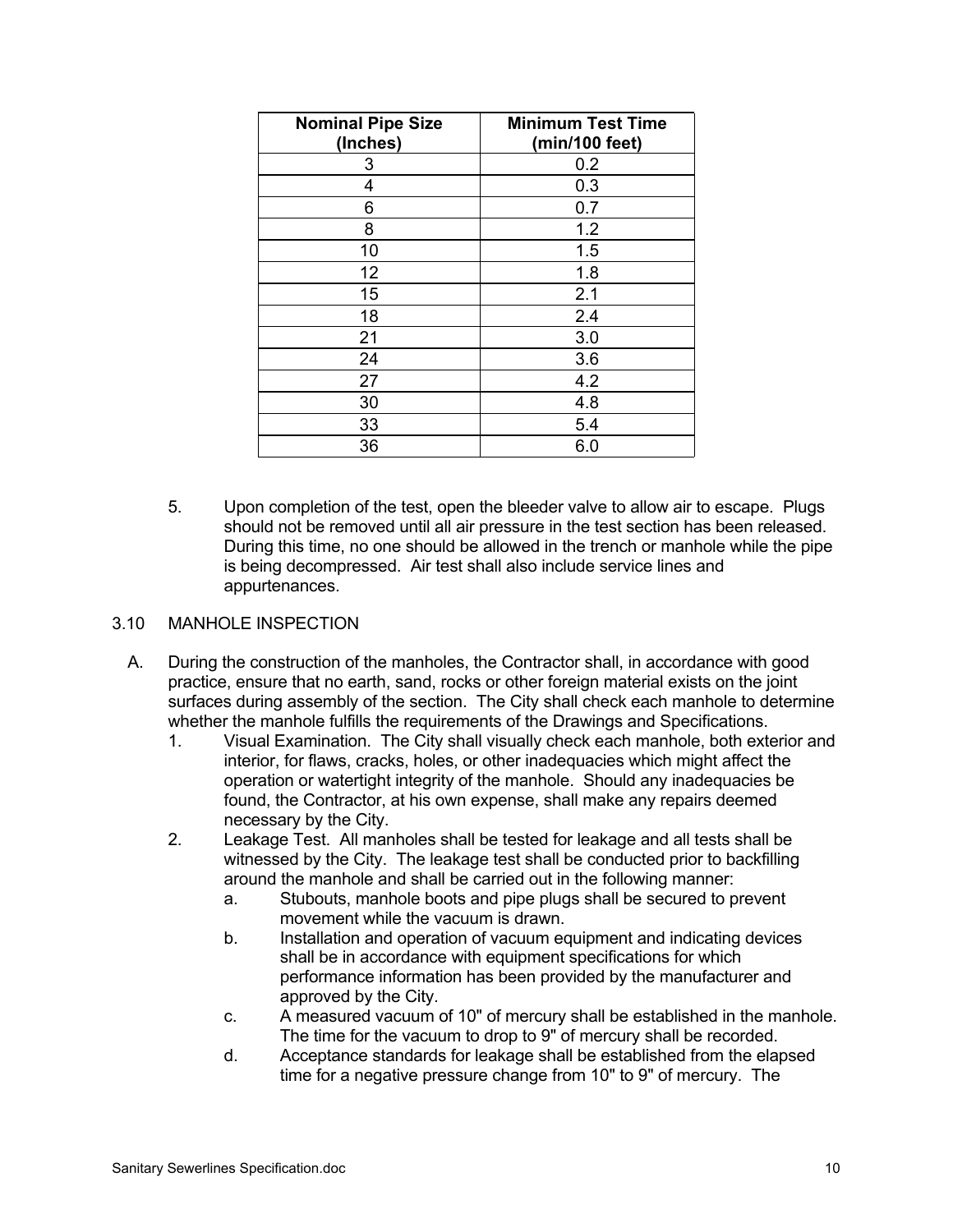| <b>Manhole Depth</b>                          | <b>Minimum Elapsed Time</b><br>for a Pressure Change<br>of 1-inch Mercury |
|-----------------------------------------------|---------------------------------------------------------------------------|
| 10 feet or less                               | 60 seconds                                                                |
| Greater than 10 feet but<br>less than 15 feet | 75 seconds                                                                |
| Greater than 15 feet but<br>less than 25 feet | 90 seconds                                                                |

maximum allowable leakage rate for a 4' diameter manhole shall be in accordance with the following:

For manholes 5' in diameter, add an additional 15 seconds and for manholes 6' in diameter, add an additional 30 seconds to the time requirements for 4-foot diameter manholes.

- e. If the manhole fails the test, necessary repairs shall be made and the vacuum test and repairs shall be repeated until the manhole passes the test or the manhole shall be tested in accordance with the standard exfiltration test and rated accordingly.
- f. If a manhole joint mastic is completely pulled out during the vacuum test, the manhole shall be disassembled and the mastic replaced.

# 3.11 DEFLECTION TEST FOR NON-RIGID PIPE (MANDREL)

- A. The maximum allowable pipe deflection for a completely backfilled, non-rigid sewer pipe shall not exceed five percent (5%) of the nominal internal pipe diameter. Deflections in non-rigid pipe shall be checked by measurement or by pulling a mandrel with the minimum allowable diameter through the pipe. The minimum allowable diameter shall be equal to the minimum interior diameter of the pipe, as specified in the applicable portions of the ASTM Standard Specifications or the pipe manufacturer's recommendations, minus five percent of the minimal interior diameter of the pipe. Those sections of non-rigid pipe with deflections greater than the maximum allowable five percent shall not be acceptable and the Contractor will remove and replace these sections at his own expense.
- B. Deflection tests will be run if in the opinion of the City testing is warranted. The program for testing shall be mutually determined by the City and the Contractor. The Contractor shall furnish all labor, tools and equipment necessary to make the tests and to perform any work incidental thereto.
- 3.12 TELEVISING MAIN
	- A. All sewer connection lines eight inches (8") or larger shall be televised.
	- B. The Contractor shall televise the entire line as soon as the leakage and manhole tests are satisfactorily completed. Any defects noted shall be repaired immediately. The entire line(s) shall be re-videotaped immediately prior to the warranty period expiring. The City retains the right to televise the line anytime during the warranty period, if conditions warrant such inspection. If defects are present, the developer or contractor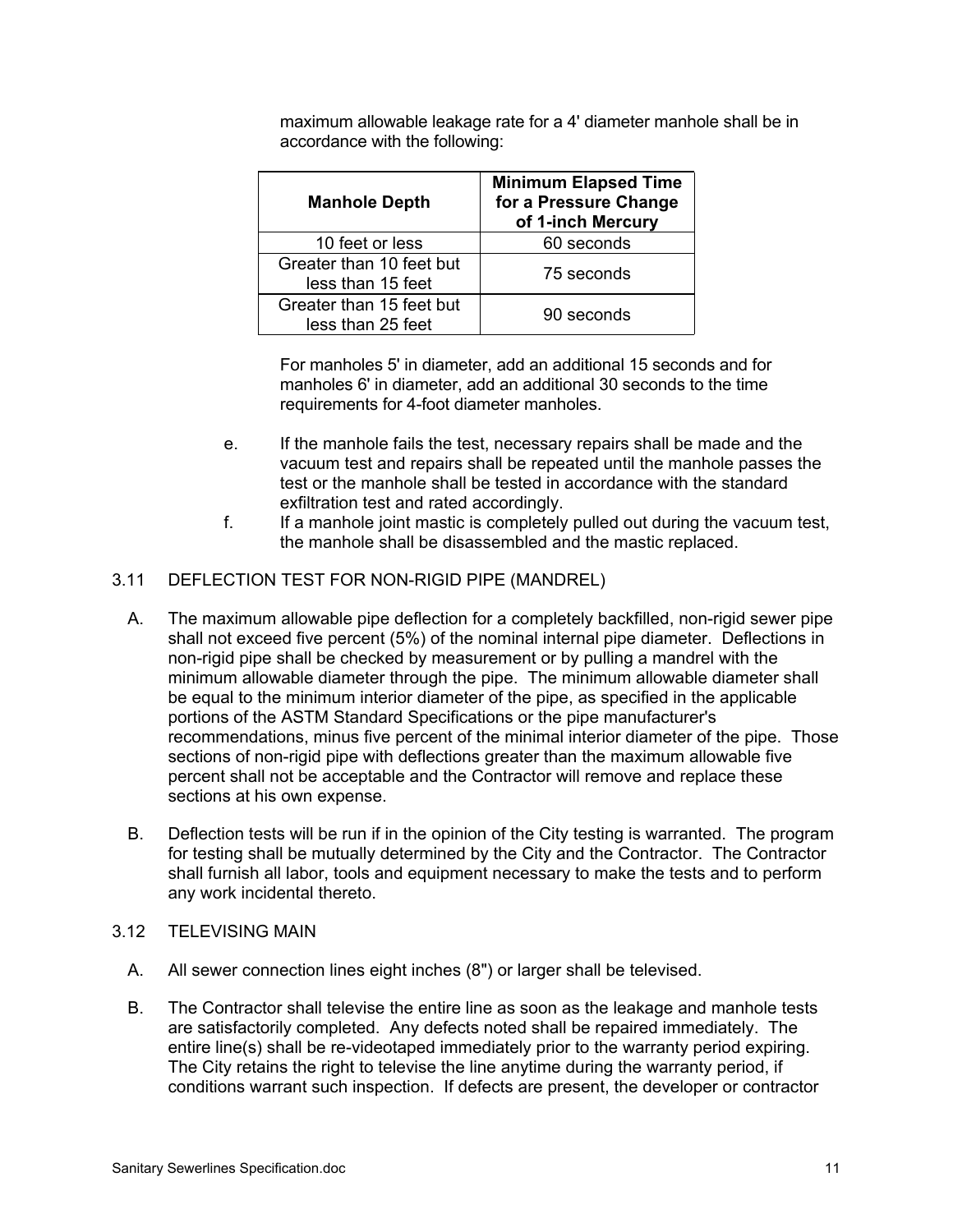shall complete the repair work immediately. The developer or contractor shall pay to have that section of line re-televised following any required repairs.

- C. Immediately prior to a television inspection, enough water shall be run down the line so it comes out the lower manhole.
- D. The televising system camera shall include pan, tilt, and radial viewing. The full color camera system shall be fully controllable remotely from the operator's vehicle. The pan shall be plus or minus 275 degrees, and rotate 360 degrees. The camera equipment shall include an accurate footage counter, which displays the footage distance from the centerline of the starting manhole on the operators monitor and is recorded on the videotape or CD. The camera shall be equipped with a camera height adjustment to allow the camera lens to always be centered at one-half the inside pipe diameter, or higher, in the pipe being televised. A lighting system for the camera is required to clearly illuminate the features and conditions of the pipe being inspected. A reflector in front of the camera may be required to enhance lighting in large diameter pipes. High quality copies of the videotape or CD, along with a complete log of the operators observations, shall be provide to the City within one week of the completion of the televising activity. The videotape or CD, as well as the operators log, shall clearly show the location in relation from the starting manhole, each item of interest. These shall include, but are not limited to each infiltration point, offset joints, separated joints, service taps, roots, broken pipe and other discernible conditions of interest.
- 3.13 PRESSURE TESTING OF FORCE MAIN
	- A. Make pressure and leakage tests on all newly laid pipe. Furnish all necessary equipment and material, make all taps in the pipe as required, and conduct the tests. The tests shall be conducted between valved sections of the pipeline, or as approved by the City. The City will monitor the tests.

| Amount | Description                                            |
|--------|--------------------------------------------------------|
| 2      | Approved graduated containers.                         |
| 2      | Pressure gauges.                                       |
|        | Hydraulic force pump approved by the City.             |
|        | Additional 1/2-inch pressure tap for City's test gauge |
|        | Suitable hose and suction pipe as required.            |

- B. Conduct the tests after the trench has been partially backfilled with the joints left exposed for inspection, or when completely backfilled, as permitted by the City. Where any section of pipe is provided with concrete reaction blocking, do not make the pressure test until at least 5 days have elapsed after the concrete thrust blocking is installed. If high-early cement is used for the concrete thrust blocking, the time may be cut to 2 days.
- C. Conduct pressure test in the following manner, unless otherwise approved by the City: after the trench has been backfilled or partially backfilled as hereinbefore specified, fill the pipe with water, expelling all air during the filling. The test pressure shall be  $1\frac{1}{2}$ times normal working pressure at the point of lowest elevation of the test gauge.
- D. Duration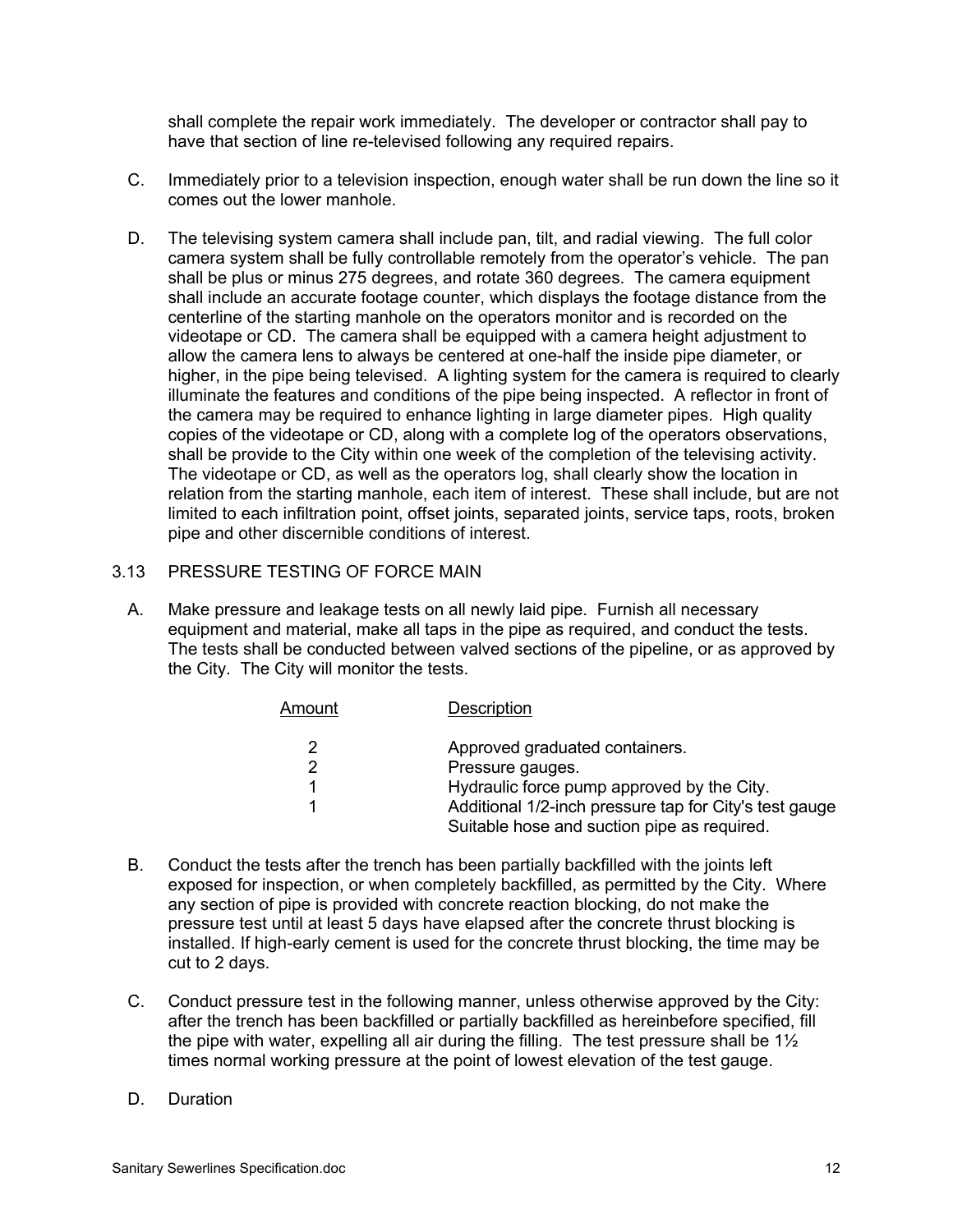- 1. The duration of each pressure test shall be 2 hours, unless otherwise directed by the City.
- E. Procedure
	- 1. Slowly fill the pipe with water and allow to stand for 24 hours. Expel all air from the pipe. Allow and maintain the specified test pressure by continuous pumping if necessary for the entire test period. The test pressure shall be calculated for the point of lowest elevation, or as specified by the City. The pump suction shall be in a barrel or similar device, or metered so that the amount of water required to maintain the test pressure may be measured accurately.
	- 2. Before the line is pressurized, the City shall verify that all necessary main line valves are open or closed with regard to the section of line being tested. In addition, the City shall verify that all hydrant valves are open.
- F. Leakage
	- 1. Leakage shall be defined as the quantity of water necessary to hold the specified test pressure for the duration of the test period. No pipe installation will be accepted if the leakage is greater than the number of gallons per hour as determined by the following formula:

$$
L = \frac{ND\sqrt{P}}{7400}
$$

In the above formula:

L = Allowable leakage, in gallons per hour

 $N =$  Number of joints in the length of pipe tested

D = Nominal diameter of pipe, in inches

- P = Average test pressure during the leakage test, in pounds per square inch gauge.
- G. Correction of Excessive Leakage
	- 1. Should any test of pipe laid disclose leakage greater than that allowed, locate and repair the defective joints or pipe until the leakage of a subsequent test is within the specified allowance.

### **END OF SECTION**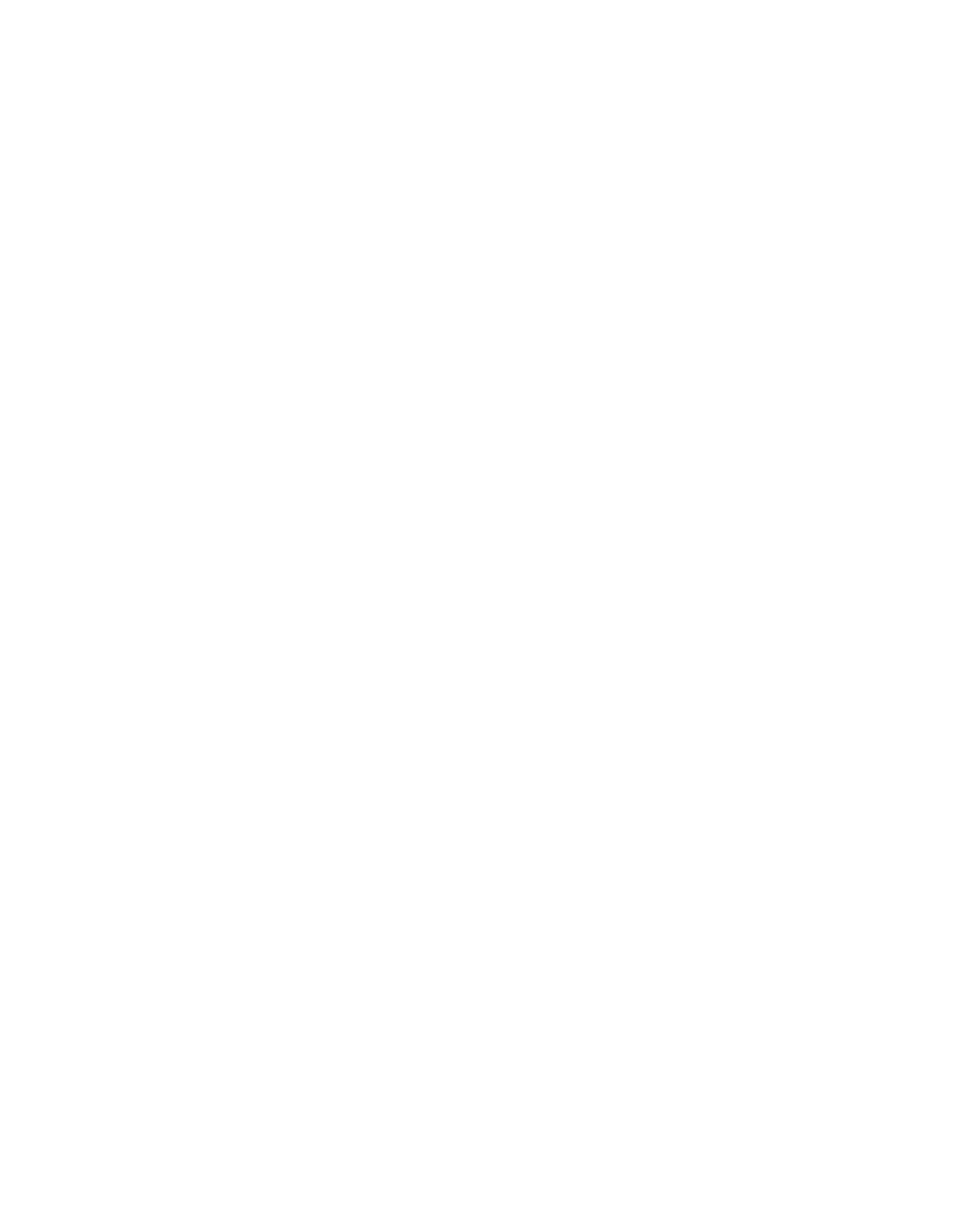# **WATER TRANSMISSION AND DISTRIBUTION LINES**

### PART 1 GENERAL

#### 1.01 SUMMARY

- A. Work under this Section shall include furnishing all materials, labor, equipment and miscellaneous items necessary to install, disinfect, and test all potable water, nonpotable and yard piping distribution and transmission pipelines and appurtenances as specified herein and shown on the Drawings.
- 1.02 PROTECTION OF WORK
	- A. All pipe fittings, valves and equipment shall be carefully handled, stored and protected in such a manner as to prevent damage to materials and protective coatings and linings. At no time shall such materials be dropped or dumped into trench
	- B. Precaution shall be taken to prevent foreign matter from entering the pipe, fittings and valves prior to and during installation. Place no debris, tools, clothing or other materials in the pipe during installation.
	- C. At such time as pipe installation is suspended, either temporarily or overnight, the open end of the pipe shall be sealed with a watertight plug to prevent entrance of trench water, debris or foreign matter.
	- D. Under no circumstances shall trench water be allowed to enter the pipeline. When water is present in the trench, the seal shall remain in place until such time as the trench is pumped dry. Whenever trench water becomes evident, adequate measures shall be taken to prevent pipe floatation.
	- E. If, in the opinion of the City, the Contractor is incapable of keeping the pipe free of foreign matter during installation, the City shall require the Contractor to cover the pipe ends with close woven bags until the start of the joining operation.

### PART 2 PRODUCTS

- A. This item covers the types of materials that will be required for the construction and installation of water lines. All materials used shall be new, of the best quality available, and conform to applicable standards as indicated herein.
- 2.01 DUCTILE IRON PIPE AND FITTINGS
	- A. Ductile Iron Pipe
		- 1. Reference Standard ANSI 21.51/AWWA C151, latest edition.
		- 2. Thickness Class 52.
		- 3. Pipe joints shall be push on, except where specifically shown or detailed otherwise.
		- 4. Pressure Rating 350 psi.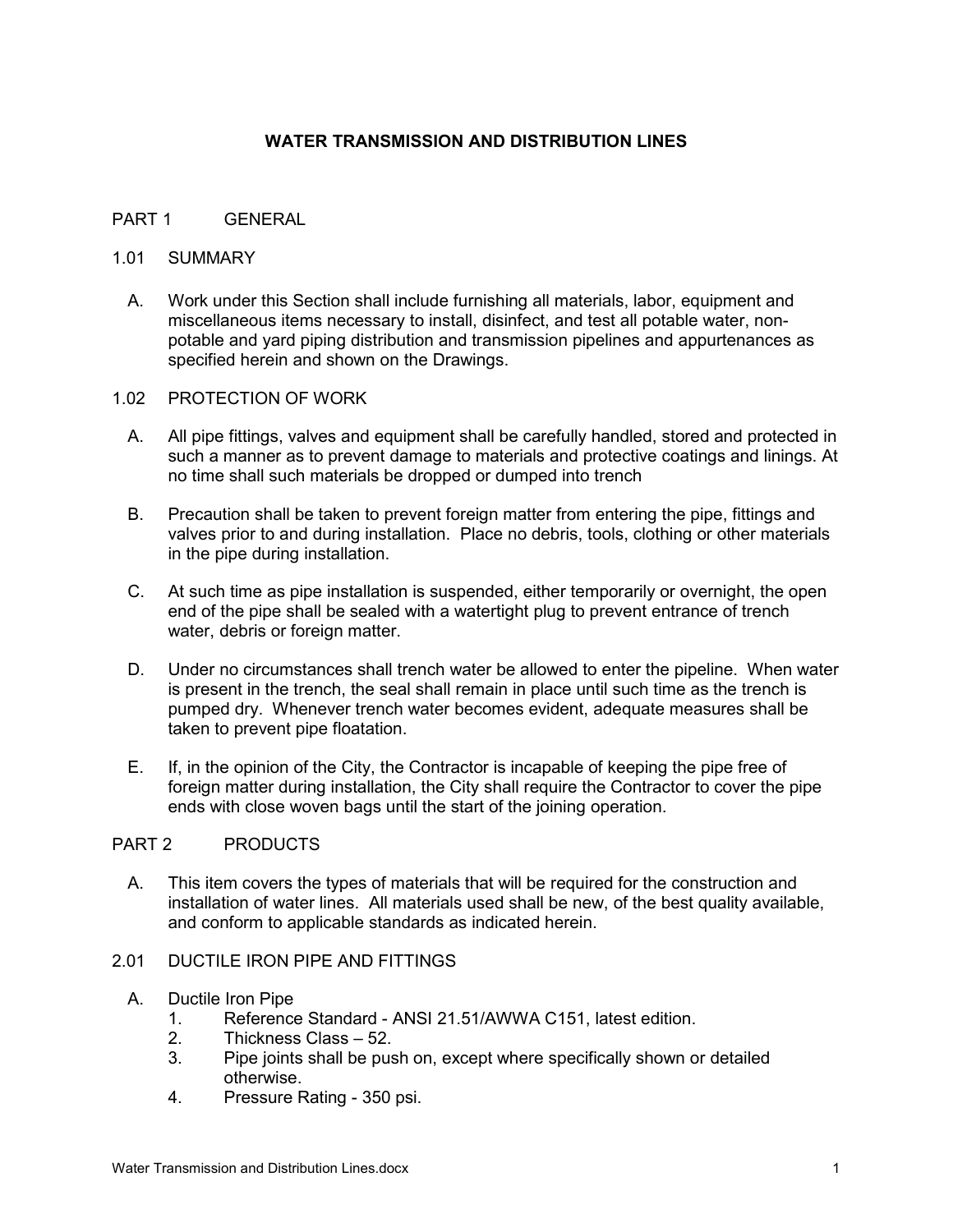- 5. Pipe shall be polyethylene encased.
- B. Fittings
	- 1. Type All fittings shall be mechanical joint, except where specifically shown or detailed otherwise.
	- 2. Reference Standard ANSI/AWWA C153, latest edition, for mechanical "compact" joints.
	- 3. Material Ductile iron, DIP fittings, sleeves and valves shall be polyethylene encased.
	- 4. Pressure Rating 350 psi.
- C. Joints
	- 1. Mechanical, Reference Standard ANSI A. 21.53/AWWA C153, latest edition.
	- 2. Push-on, Reference Standard ANSI A 21.15/AWWA C115, Class 125.
	- 3. Flanged, Reference Standard ANSI B 16.1, Class 125.
- D. Gaskets
	- 1. Gasket shall be suitable for the specified pipe sizes, pressure and temperature.
	- 2. Reference Standard AWWA C111, latest edition.
	- 3. Lubricant A non-toxic vegetable soap lubricant shall be supplied with the pipe.
- E. Protective Coating
	- 1. Underground Service Manufacturer's standard bituminous coating
	- 2. Polyethylene Film Envelope Polyethylene encasement shall conform to AWWA C105, latest edition, or ANSI A.21.5. Film shall be Class C with a nominal thickness of 8 mils. Tape for securing the film shall have a minimum thickness of 8 mils and a minimum width of 2 inches. The polyethylene film shall be free of streaks, pinholes, tears or blisters.
- F. Protective Lining
	- 1. Type "Standard Cement Mortar Lining"
	- 2. Reference Standard ANSI A 21.4/AWWA C104, latest edition.
	- 3. Thickness standard
- 2.02 POLYVINYL CHLORIDE (PVC) PIPE AND FITTINGS
	- A. PVC Pipe
		- 1. Materials ASTM D1784, Type 1, Grade 1, PVC 1120, 2000 psi design stress.
		- 2. Reference Standard AWWA C900, latest edition, 4" 12"
		- 3. Class 200 (DR-14), 4" 12".
		- 4. Reference Standard AWWA C905, latest edition, 14" 48".
		- 5. Class 235 (DR-18), 14" 48".
		- 6. Reference Standard AWWA C909, latest edition. Use of this pipe requires City approval.
		- 7. Markings Manufacturer's name, nominal size, class pressure rating, PVC 1120, NSF logo, identification code.
		- 8. Size Shall conform to outside diameter of DIP.
	- B. Fittings
		- 1. Type All fittings shall be mechanical joint except where specifically shown or detailed otherwise.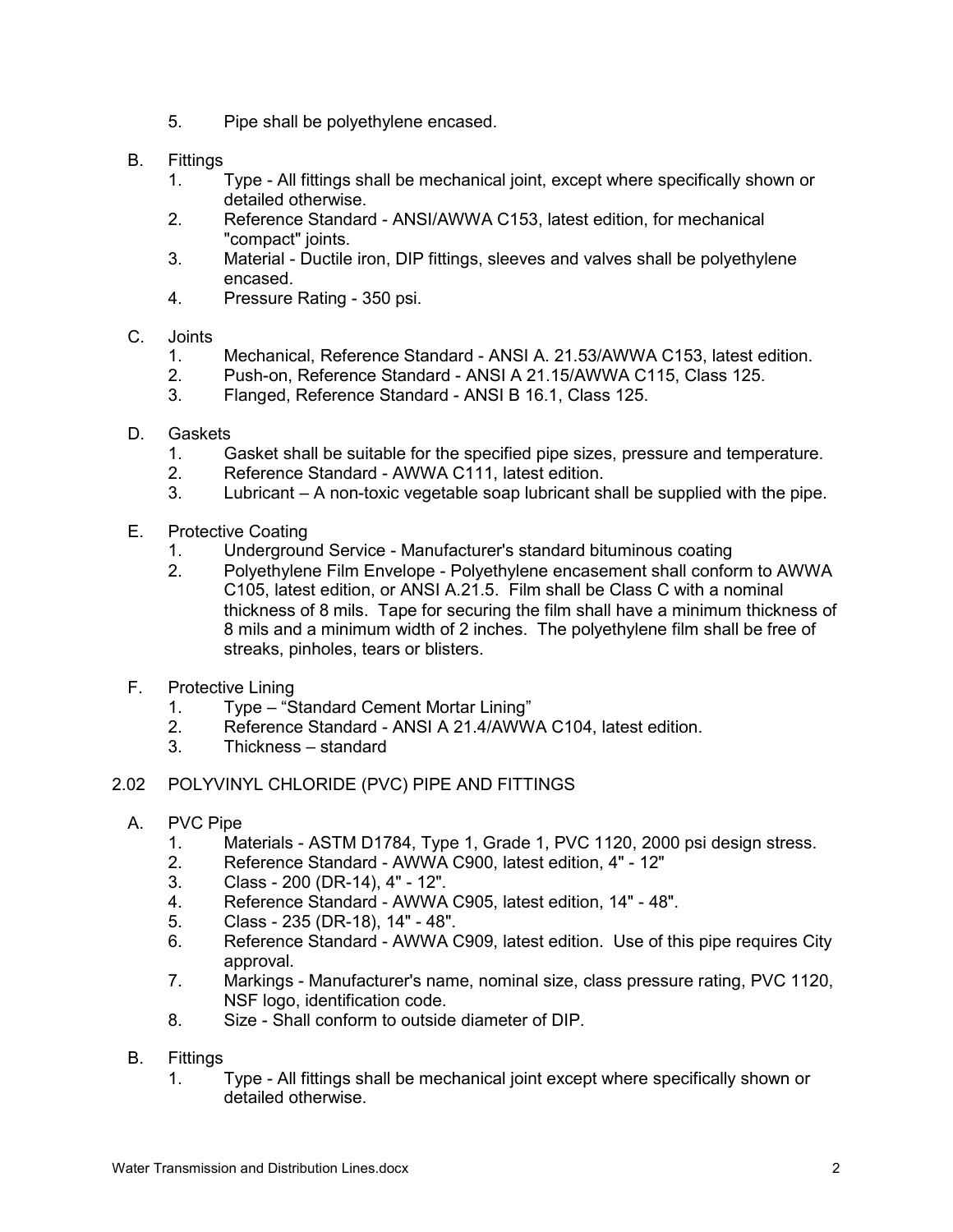- 2. Reference Standard ANSI/AWWA C110/A.21.10 or C153/A.21.53, latest edition.
- 3. Pressure Rating 250 psi for C110; 350 psi for C153.
- 4. Gasket Reference Standard AWWA C111, latest edition
- 5. DIP fittings, sleeves and valves shall be polyethylene encased.
- C. Joints
	- 1. Push-on rubber gasket.
	- 2. Gasket Reference Standard AWWA C111, latest edition.
- 2.03 HYDRANTS
	- A. Fire Hydrant Dry Barrel Type
		- 1. Reference Standard AWWA C502, latest edition.<br>2. Outlet Size one  $4\frac{1}{2}$  inch. two  $2\frac{1}{2}$  inch.
		- Outlet Size one  $4\frac{1}{2}$  inch, two  $2\frac{1}{2}$  inch.
		- 3. Hydrant Size 5 ¼ inch.
		- 4. Inlet Size 6 inch.
		- 5. Operation 1½-inch pentagonal national standard operating nut, open counter clockwise.
		- 6. Special Features outlet hydrant shall open when turned to the left (counter clockwise).
		- 7. Depth of Bury As shown on Drawings
		- 8. Additional Requirements Furnish hydrant complete with pipe and tee, 6 inch (6") restrained mechanical joint gate valve and thrust blocks.
		- 9. Traffic Model with breakaway bolts and coupling.
		- 10. Manufacturers Reference Mueller Super Centurion A423, or Kennedy K81D.
	- B. Yard Hydrant
		- 1. Inlet Size 1 inch.
		- 2. Overall Bury Depth As shown on drawings.
		- 3. Operation freezeless with backflow preventer and hose connection.
		- 4. Manufacturer Reference Woodford Freezeless Sanitary Yard Hydrant Model S<sub>3</sub> or Equal.
- 2.04 VALVES
	- A. Gate Valves
		- 1. See gate valve specification.
	- B. Butterfly Valves
		- 1. See butterfly valve specification.
	- C. Combination Air Release Valve
		- 1. Size As recommended by manufacturer for correct application.
		- 2. Inlet Pipe Thread FNPT.
		- 3. Materials
			- a. Body Nylon Body or Cast Iron.
			- b. Float Stainless Steel.
			- c. Seat Buna-N.
			- d. Lever Frame Delrin.
		- 4. Pressure Rating 200 psi.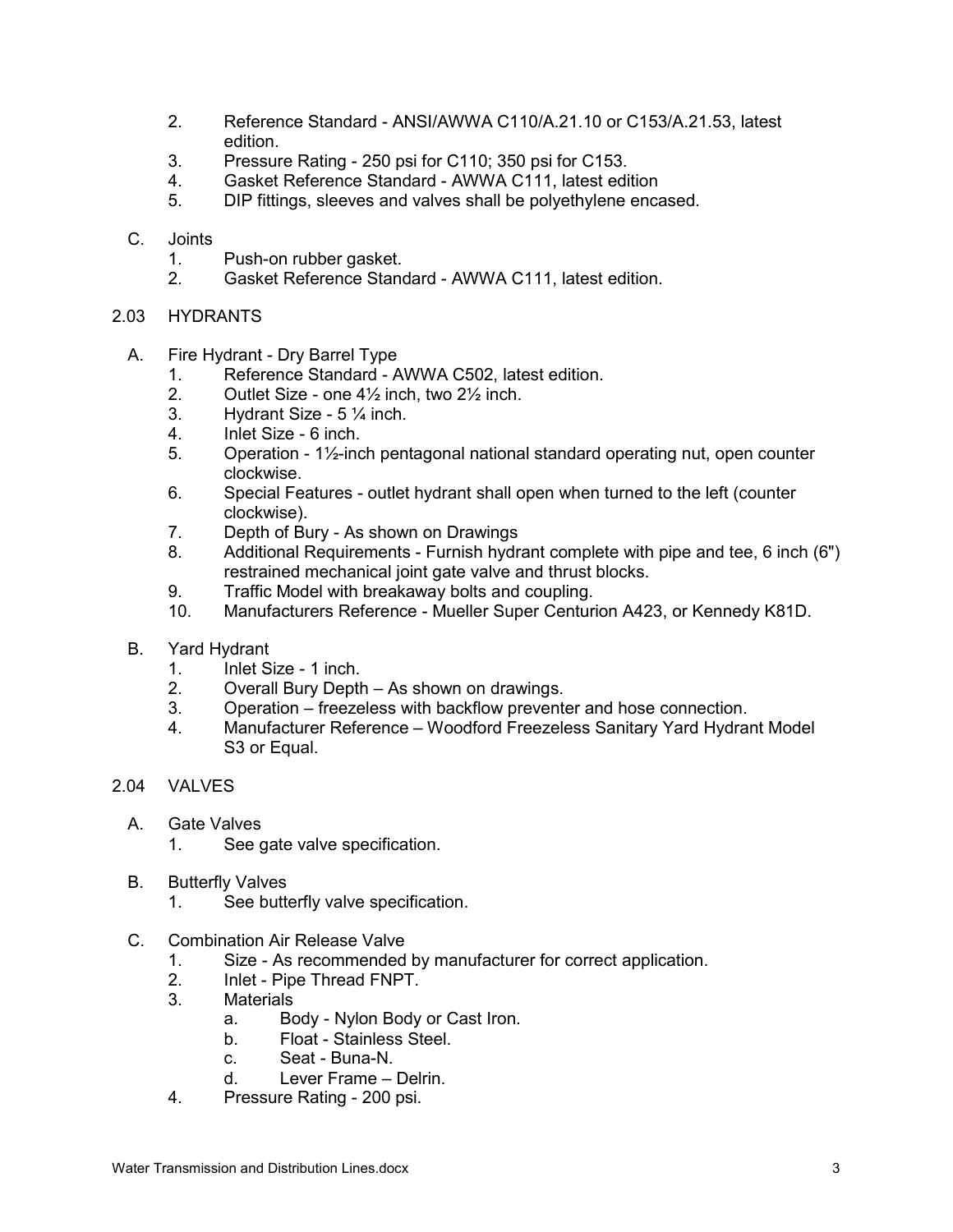- 5. Manufacturer's Reference ARI 040 Series or Val-Matic 100 Series. Or manufacturers will be considered on a case by case basis.
- 6. Performance Permits efficient filling or draining of long pipelines, for protection against vacuum, and will continuously vent pockets of air as they accumulate in pipeline.
- 2.05 VALVE BOXES
	- A. Screw Type Three Piece
		- 1. Material Cast Iron
		- 2. Size 5 1/4-inch diameter
		- 3. Type Three-piece adjustable screw type
		- 4. Cover Deep socket type with the work "water" cast in the top
		- 5. Base #160 type with 20.5" bottom opening
- 2.06 MUD PLUGS & DEBRIS CAP
	- A. The City's preference is to use mud plugs, but debris caps will be considered on a case by case basis.
		- 1. Mud plugs shall be manufactured by Infact Corporation or equal approved by City
		- 2. Flexible caps shall be manufactured by SW Services, Inc. or equal approved by City.
- 2.07 MECHANICAL COUPLINGS
	- A. Only M.J. ductile iron solid sleeves allowed.
- 2.08 WATER SERVICE & TAP COMPONENTS
	- A. Corporation Stops
		- 1. Material Brass or bronze
		- 2. As shown on Drawings
		- 3. Reference Standard AWWA C800, latest edition
		- 4. Thread inlet IP
		- 5. Thread outlet Compression connection
		- 6. Manufacturer's Reference Mueller B-25028N or equivalent if approved by City.
	- B. Copper Service Pipe (for sizes up to 2 inch)
		- 1. Reference Standard AWWA C800
		- 2. Material Type K, ASTM B88
		- 3. Size As shown on Drawings
	- C. Eagle Pure-Core HDPE Service Pipe (for sizes up to 2 inch)
		- 1. Reference Standard AWWA C901<br>2. Material SDR9 CTS. HDPE 3408.
		- Material SDR9 CTS, HDPE 3408, ASTM D2239 and ASTM D2737
		- 3. Size As shown on Drawings
	- D. Curb Box
		- 1. Material Cast iron box, complete w/lid and red brass screw, stationary/extension rod shall also be provided.
		- 2. Type Mueller H-10308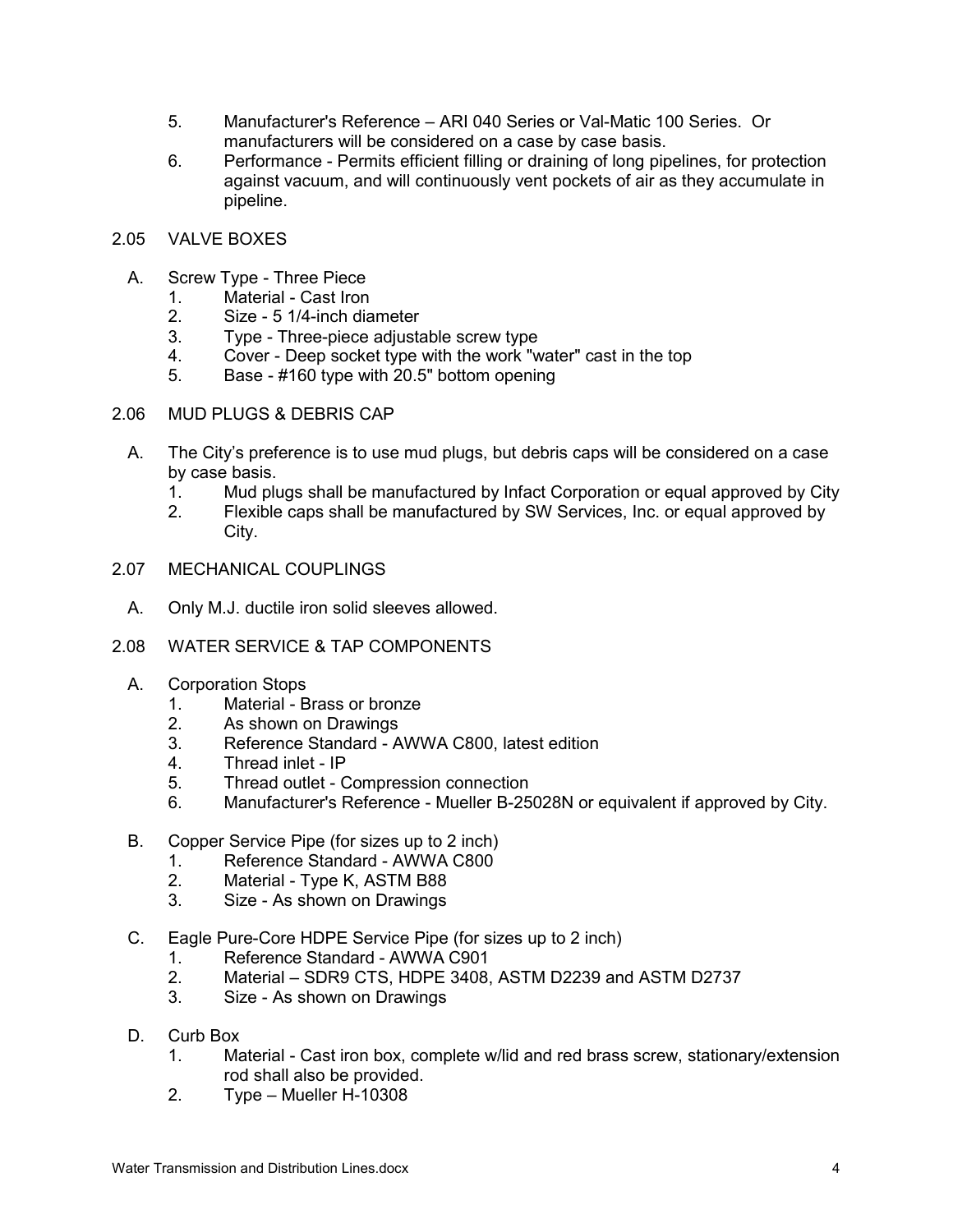- E. Curb Stop
	- 1. Materials Cast bronze body, resilient O-ring seal, standard tee-head operator Teflon ball valve
	- 2. Size As shown on Drawings
	- 3. Inlet Copper service thread
	- 4. Outlet Copper service thread Manufacturer's Reference Mueller B-25209N
- F. Service Saddle
	- a. Materials Bronze service clamp, O-ring gasket, double stainless steel strap, and IP threads.
	- b. Manufacturer's Reference Mueller BR-2S Series, Smith Blair 317, or equal if approved by City.
- 2.09 JOINT RESTRAINTS
	- A. Mechanical Joint Retainer Glands
		- 1. For use with ductile iron pipe:
			- a. Materials Multiple wedge, ductile iron ASTM A536, 60-42-10 minimum.
			- b. Manufacturer's reference EBAA Iron Series 1100 Megalug
			- 2. For use with PVC pipe:
				- a. Materials Multiple wedge ductile iron A536, 60-42-10 minimum.
				- b. Manufacturer's reference EBAA Iron Series 2000PV Megalug
	- B. Push-on Joint Restraints
		- 1. For use with ductile iron pipe:
			- a. Materials Ductile iron retainer gland and restraint ring ASTM-536, 60-42- 10 minimum, 526 alloy steel tie bolts ANSI/AWWA C111/A21.11.
			- b. Manufacturer's reference EBAA Iron Series 1700 Megalug restraint harness.
		- 2. For use with PVC pipe:
			- a. Materials Ductile iron restraint harness ASTM 536, 60-42-10 minimum.
			- b. Manufacturer's reference EBAA Iron Series 1600 (C-900) and Series 2800 (C-905) and Series 1900 (C-909).
- 2.10 REPAIR CLAMP
	- A. Stainless steel, full circle, Smith Blair 256 with stainless lugs or equal if approved by City
- 2.11 TAPPING SLEEVES
	- A. Type Split-body, O-ring sealed with flanged outlet. Stainless Steel body and hardware, full circumference.
	- B. Manufacturer's reference Smith Blair Model 665.
- 2.12 ENCASEMENT
	- A. Mains to be installed inside casings shall be installed with self-restraining casing spacers. Casing spacers shall provide axial thrust restraint to prevent pipe deflection during and after installation.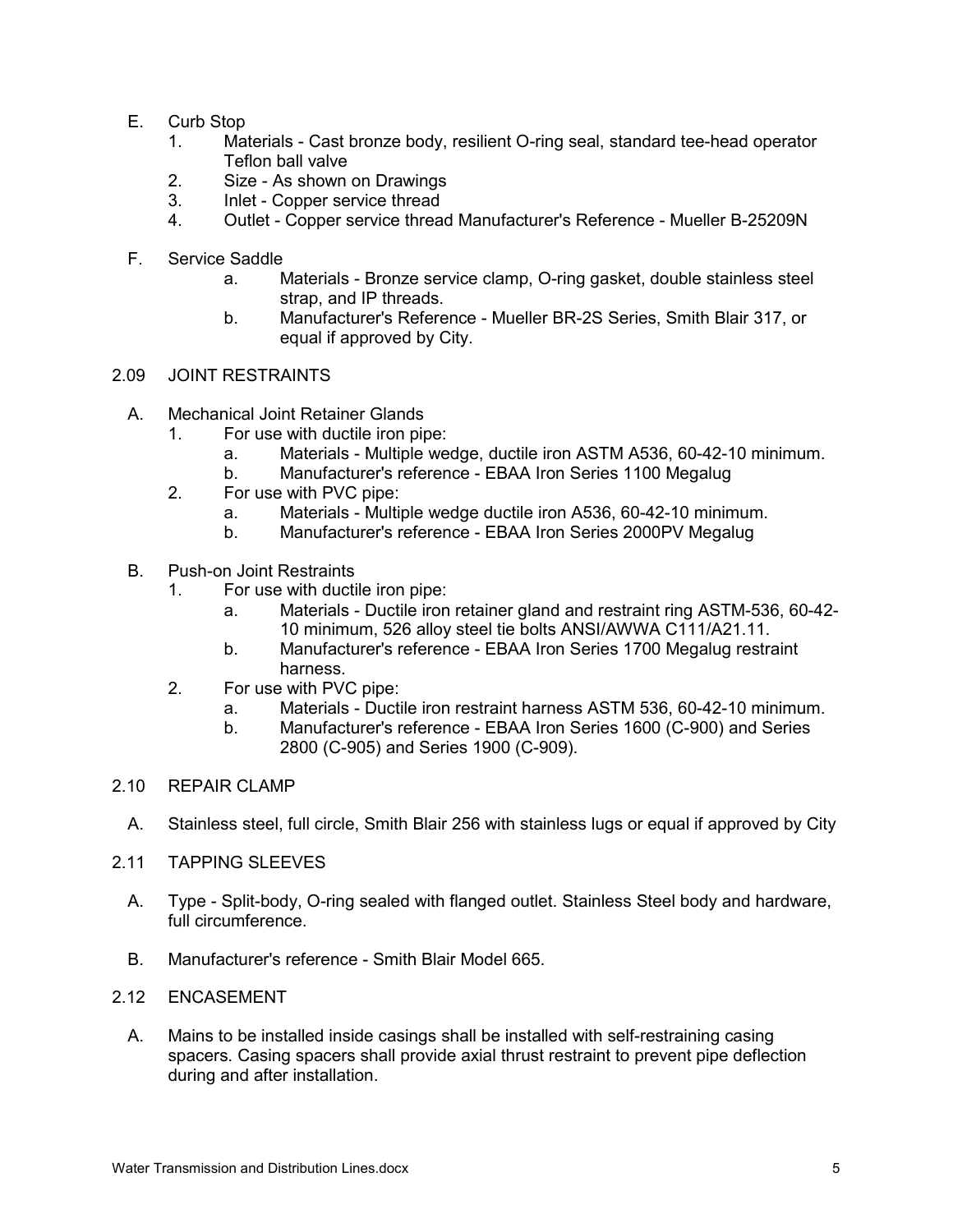### 2.13 CONCRETE FOR THRUST BLOCKS AND ENCASING OF PIPE

- A. Concrete for thrust blocks and for encasing the water pipe line shall have a 28-day compressive strength of not less than 4000 psi.
- B. Concrete pipe encasements are not preferred. Exceptions may be allowed through City on a case by case basis.
- 2.14 TRACER WIRE
	- A. No. 12 gauge insulated, stranded copper. All splices to be watertight, underground type, (Tracer wire is required for all pipes and services).
- 2.15 MAGNETIC TAPE
	- A. Detectable marking tape shall consist of a minimum of 5 mil (0.0005") overall thickness; five-ply composition; ultra-high molecular weight' 100% virgin polyethylene; acid alkaline and corrosion resistant.
	- B. Elongation properties shall be in accordance with ASTM D882-80A and shall be less than 150% at break. The tape shall have a 20 gauge (0.0020") solid aluminum foil core, encapsulated within 2.55 mil (0.00255") polyethylene backing.
	- C. Tape color and legend combination shall be in accordance with APWA. The color shall be blue. The legend shall read "CAUTION - WATERLINE BELOW".
		- 1. The tape tensile strength shall be in accordance with ASTM D882-80A and be not less than 7800 psi.
		- 2. Tape width shall be 3/4 of the diameter of the pipeline being protected<br>Tape Width  $2^{\circ}$  2" 3" 6" 12" or wider

Tape Width 2" 3" 6" 12" or wider

Tape Bury Depth

- 3. The tape shall be as manufactured by T. Christy Enterprises, or equal.
- 4. Magnetic tape is required for all pipe and shall be 2 feet above the top of pipe.

### PART 3 EXECUTION

- 3.01 CLEANING AND INSPECTION
	- A. Clean all pipe, fittings, valves and related material thoroughly of all foreign material and inspect for cracks, flaws or other defects prior to installation. Mark all defective, damaged or unsound materials with bright marking crayon or paint and remove from jobsite.
	- B. The Contractor shall take all necessary precautions to prevent any construction debris from entering the water lines during construction of water lines and appurtenances. If this debris should enter the distribution system, the Contractor shall furnish all labor and material necessary to clean the system. Under no circumstances will the Contractor flush the debris into an existing distribution system.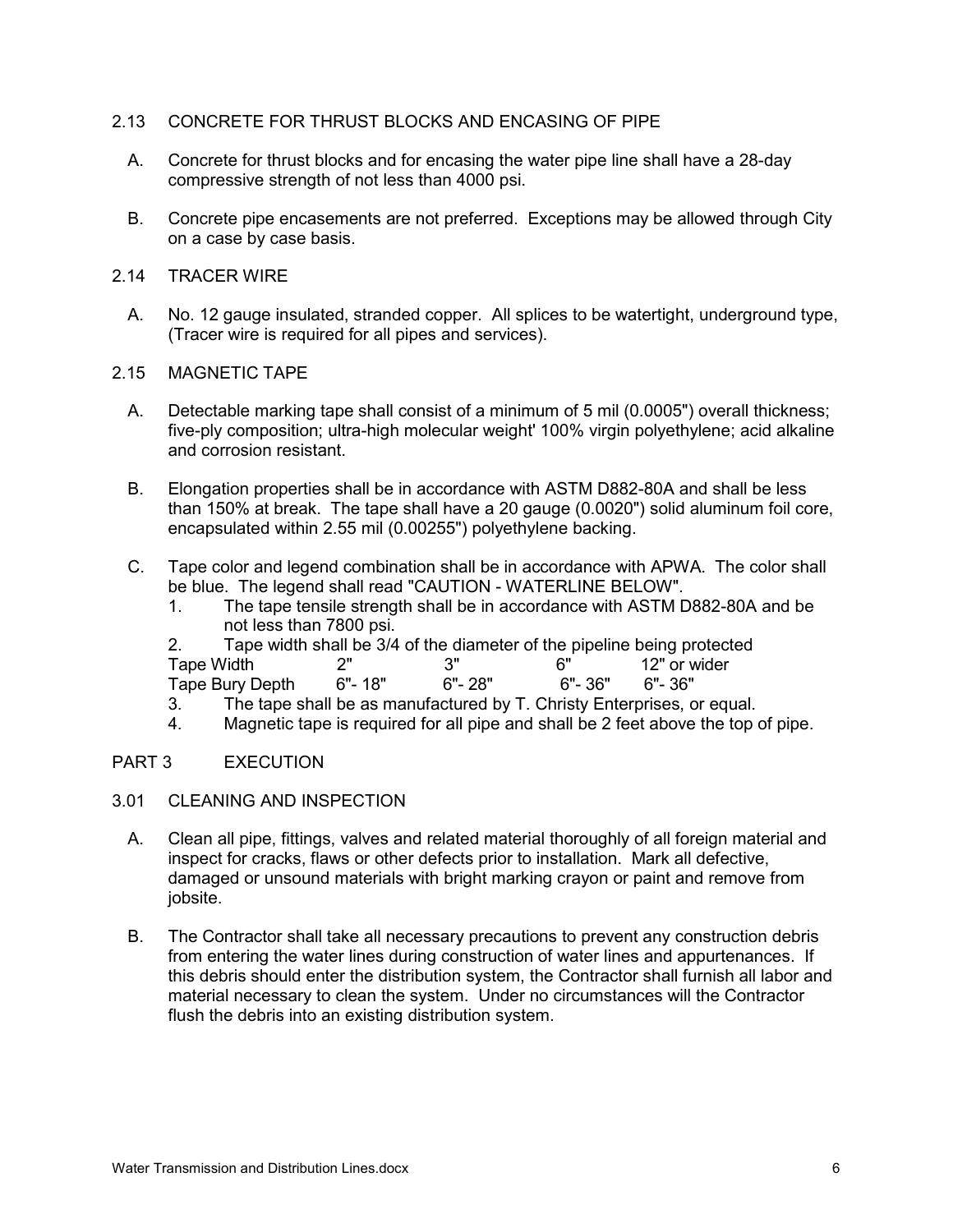#### 3.02 VERIFICATION

A. Verify dimensions and class of all existing and proposed pipe, valves, fittings and equipment prior to installation to ensure the piping system will fit together properly.

### 3.03 PIPE EMBEDMENT

- A. Placing Embedment Material Refer to Section Trenching, Backfilling, and Compaction for placement methods.
- B. Embedment Classes Refer to Section Trenching, Backfilling, and Compaction and Construction Drawings for embedment materials as listed below:
	- 1. Pipe shall be embedded according to applicable details within the specifications and on the Construction Drawings.

### 3.04 PIPE INSTALLATION

- A. Methodology. Pipe shall be laid in straight section with bell ends facing the direction of laying unless otherwise directed by the City. Where pipe is laid on a grade of ten percent (10%) or greater, the installation shall proceed uphill with the bell ends facing upgrade. The pipeline shall be installed so that a continuous positive or negative grade is maintained between high and low points to avoid air pockets. Jointing of the pipe shall be made in accordance with the directions of the manufacturer of the pipe and the manufacturer of the coupling.
	- 1. The pipe shall be brought to correct line and grade, and secured in place with the specified bedding material as directed in Section Trenching, Backfilling, and Compaction.
- B. Pipeline Depth. As indicated on Drawings, but always below frost level, 5.5' minimum. Depth shall be based on depth below finished grade of a project and not existing grade. Contractor shall be responsible for keeping pipelines from freezing if fire line is temporarily installed above frost line before fill material is installed.
- C. Pipe Encasement.
	- 1. Water mains to be installed inside casings and be installed with self-restraining casing spacers when separation distances from pollution sources cannot be met.
	- 2. Install concrete encasement only when allowed by the City. Concrete shall have a four thousand (4,000) psi compressive strength. Reinforcing shall consist of four (4) evenly spaced longitudinal No. 4 rebar.
- D. Installation of Ductile Iron Pipelines
	- 1. Pipe Handling. Pipe should be lowered into the trench with ropes, slings or machinery. Under no circumstances should the pipe be pushed off the bank and allowed to fall into the trench.
	- 2. Pipe Laying. Pipe shall be laid in straight sections, in an uphill direction, with bell ends facing in the direction of laying, unless directed otherwise by the City.
	- 3. Jointing of Push-on Joints. In joining the pipe, the exterior four inches of the pipe at the spigot end and the inside of the adjoining bell shall be thoroughly cleaned to remove oil, grit, tar (other than standard coating) and other foreign matter. The gasket shall be placed in the bell as per manufacturer's installation instruction. A thick film of the pipe manufacturer's joint lubricant shall be applied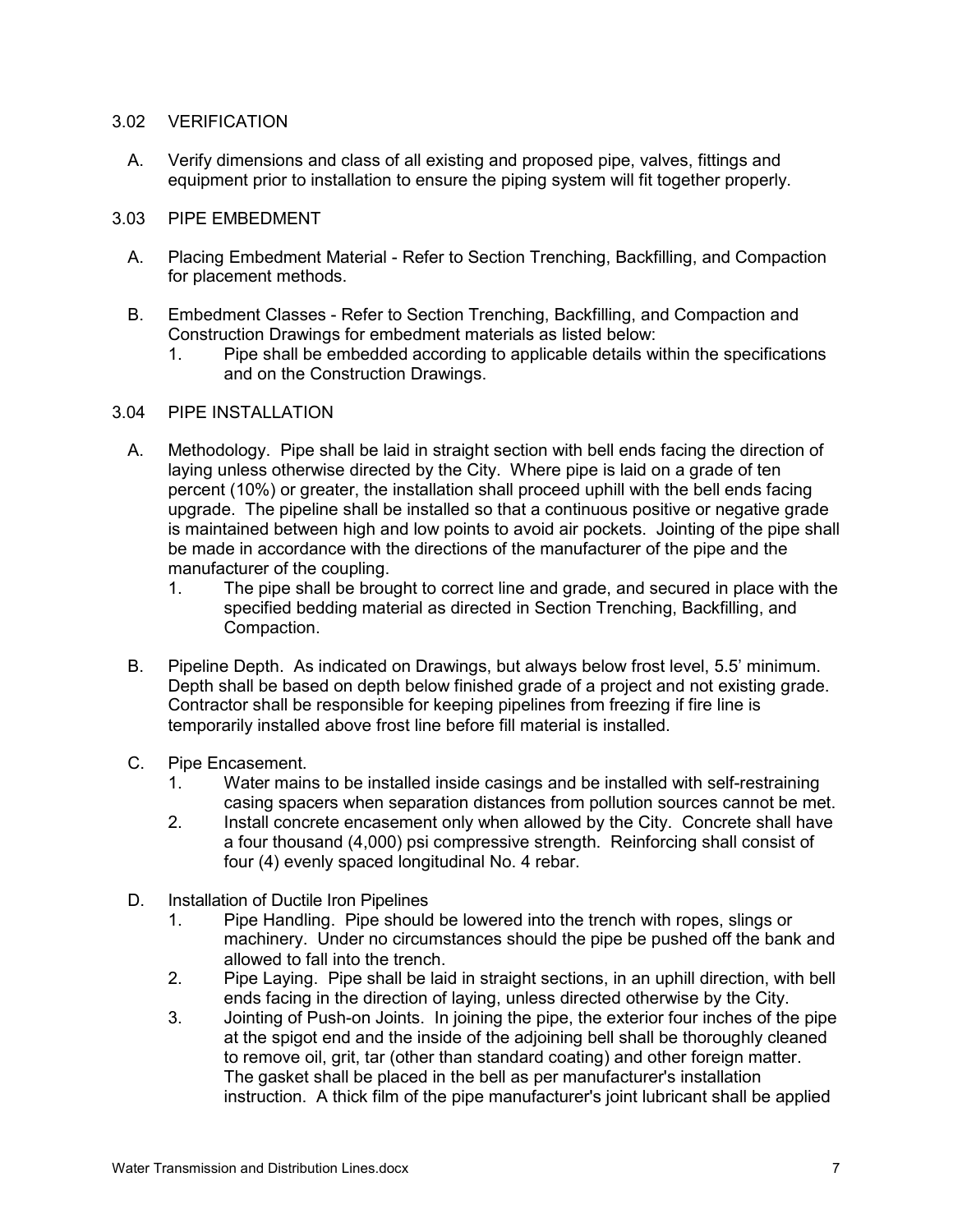to the gasket over its entire surface. The spigot end of the pipe shall then be wiped clean and inserted into the bell to contact the gasket. The pipe shall be forced all the way into the bell by crowbar or by jack and choker slings. Check the position of the gasket with a feeler gauge to ensure it is not rolled.

- 4. Pipe Cutting. The cutting of pipe for fittings or closure pieces shall be done in a neat and workmanlike manner without damage to the pipe or lining and so as to leave a smooth end at right angles to the axis of the pipe. The flame cutting of pipe by means of an oxyacetylene torch will not be allowed.
- 5. Polyethylene Film Envelope. Encase main and fittings using procedures recommended by manufacturer. Special care shall be used at all overlap joints.
- E. Installation of Polyvinyl Chloride (PVC) Pipe.
	- 1. Pipe Handling. Pipe should be carefully lowered into the trench to avoid pipe falling into trench.
	- 2. Pipe Laying. Pipe shall be laid in straight sections with bell ends facing the direction of laying. When pipe laying is not in progress, the open end of the pipe shall be closed by a watertight plug.
	- 3. Jointing the Pipe. The outside of the spigot and the inside of the bell shall be thoroughly wiped clean. Set the rubber ring in the bell with the marked edge facing toward the end of the bell. Lubricate the spigot end using a thin film of the manufacturer-supplied lubricant. Push the pipe spigot into the bell. Position the completed joint so that the mark on the pipe end is in line with the end of the bell.
	- 4. Pipe Cutting. The cutting of pipe for fitting or closure pieces shall be done in a neat and workmanlike manner without damage to the pipe and so as to leave a smooth end at right angles to the axis of the pipe. Bevel the end of the pipe with a beveling tool after the pipe is cut. Place a clearly visible position mark at the correct distance from the end of the field-cut pipe.

### 3.05 INSTALLATION OF PIPELINE APPURTENANCES

- A. General. Install all valves, meters, manholes, and other equipment appurtenant to pipeline at the locations indicated on the drawings or as otherwise designated by the City to accommodate field conditions. Document "record" measurements prior to backfill referencing all appurtenant equipment to the nearest permanent surface improvement.
- B. Installation of Valves. Install valves in the pipeline in the same manner specified for laying and jointing the pipe and in accordance with details included in drawings.
- C. Valve Boxes. Except where specified otherwise, install valve boxes on all buried valves. Install boxes such that no stress is transmitted to the valve. Set boxes plumb and directly over the valve with the top of the box placed flush with the finished grade. Backfill and thoroughly compact around each box. Provide extended stems on valves where required such that the operating nut is not lower than two feet (2') below finished grade. Extended stems will be handled on a case by case basis.
- D. Mud Plugs & Debris Caps
	- 1. Mud Plugs and debris caps shall be installed as close under the cast iron cover without interfering with cover operation.
	- 2. Mud plugs and debris caps shall be trimmed to provide a smooth contact with the interior diameter of the pipe.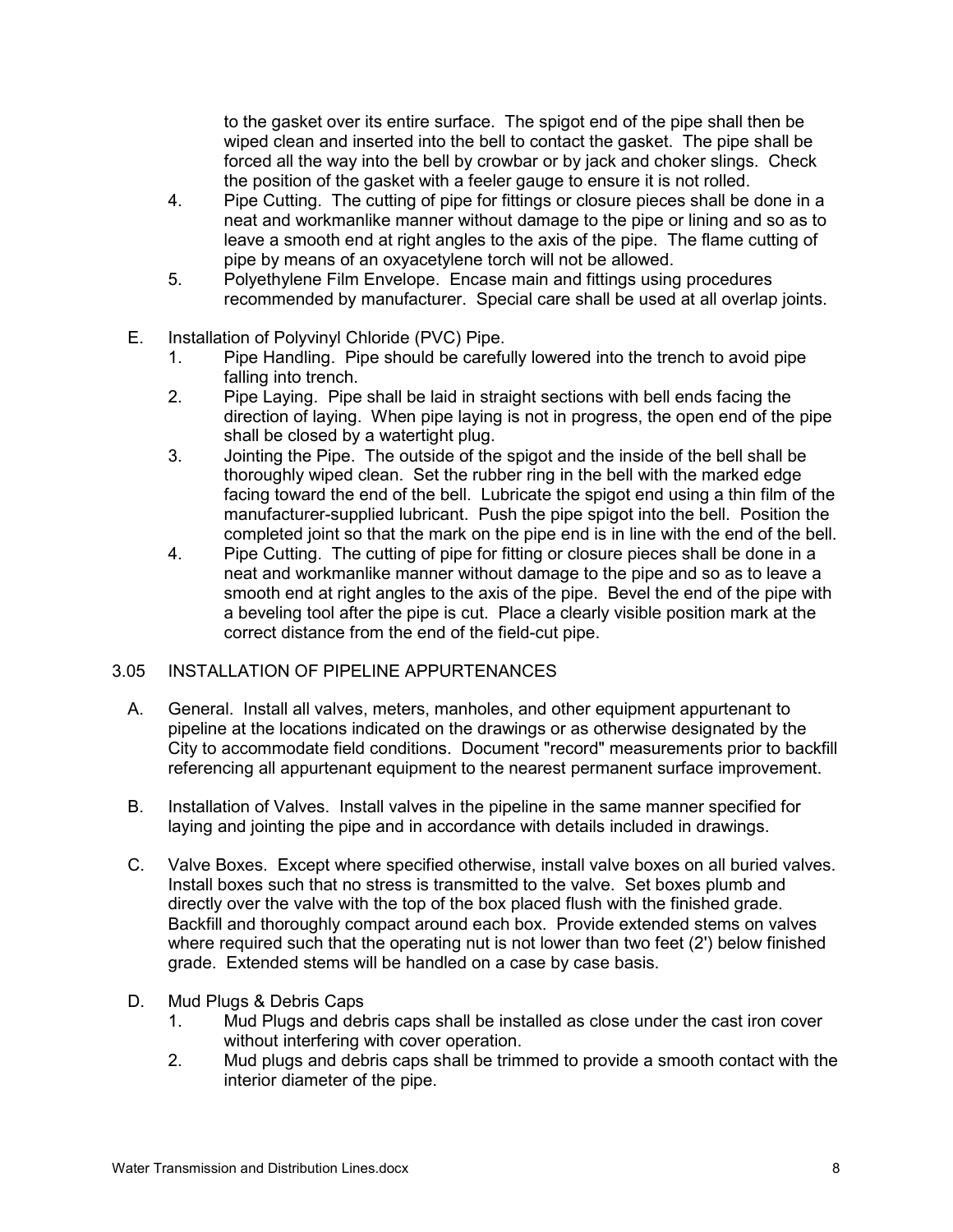- E. Fire Hydrants. Install hydrants in accordance with the standard details on the drawings. Hydrant to be set plumb and true to grade. Contractor to bag or cover the fire hydrant that is not in operation.
- F. Joint Restraint. Concrete thrust blocks shall be provided, as shown in the details included with the Drawings for all tees, elbows, plugs, reducers, valves, fire hydrants and crosses if one or more sides of the cross is plugged. The bearing area of the block shall be at least equal to that stated on the drawings. The bearing surface shall be against undisturbed earth. The block shall be placed normal to the thrust as shown on the drawings. Concrete for thrust blocks shall have four thousand (4,000) psi compressive strength. Concrete support blocks shall be place under all valves.
	- 1. Contractor will be required to use either plywood forms or plastic to protect the nuts and bolts on the fittings when the concrete reaction block is placed.
	- 2. Mechanical joint retainer glands and push-on joint restraint devices to be used as shown on the Drawings. Contractor to verify prior to construction.
	- 3. Contractor to also use joint restraint or wood blocking as a method of temporary restraint to secure fittings while concrete reaction blocks set up. (Note: Temporary restraint to be used for those cases where a tie-in is being made and the water needs to be turned back on as soon as possible).

### 3.06 CONNECTION TO EXISTING WATER FACILITIES

- A. All main line connections between existing and proposed piping shall be made during non-business hours or at a time which is acceptable to the Owner. All shut-offs shall be planned 72 hours in advance and all persons affected by the shut-off shall be given a 48-hour notice in the local newspaper, local radio, and/or other methods requested by the City at the Contractor's expense. In addition, the Contractor shall personally warn those affected 1 hour before the water is shut off.
- B. The tie-ins between existing and proposed mains shall be made so that both the proposed main and existing main are in service at the same time. Only after the new main is tested, approved and in service can the individual proposed service lines tie into the existing service line on the building side of the curb valve. The affected property shall be given a minimum of one (1) hour notice before the water is shut off. The new line must have passed the pressure testing and bacteriological test prior to connecting the services to the proposed waterline.
- C. Remove existing curb boxes and locate new curb boxes on property line unless otherwise instructed by the City. Contractor is to provide all necessary fittings needed to reconnect service line on property side of curb box. Contractor shall notify City if existing service line is leaking prior to connection. Contractor shall be responsible for repair of existing service line if it is leaking after connection is made. Contractor shall keep the connection to existing pipe exposed, and notify City, and again approval from City prior to backfilling over connection to existing service line.
- D. Take all precautions to prevent contamination when making connections to existing potable water lines. No trench water, mud or other contaminating substances shall be permitted to enter the pipeline.
- E. Swab the interior of all new pipe, fittings and valves installed in the existing pipeline with a minimum one percent (10,000 ppm) chlorine solution per AWWA standards prior to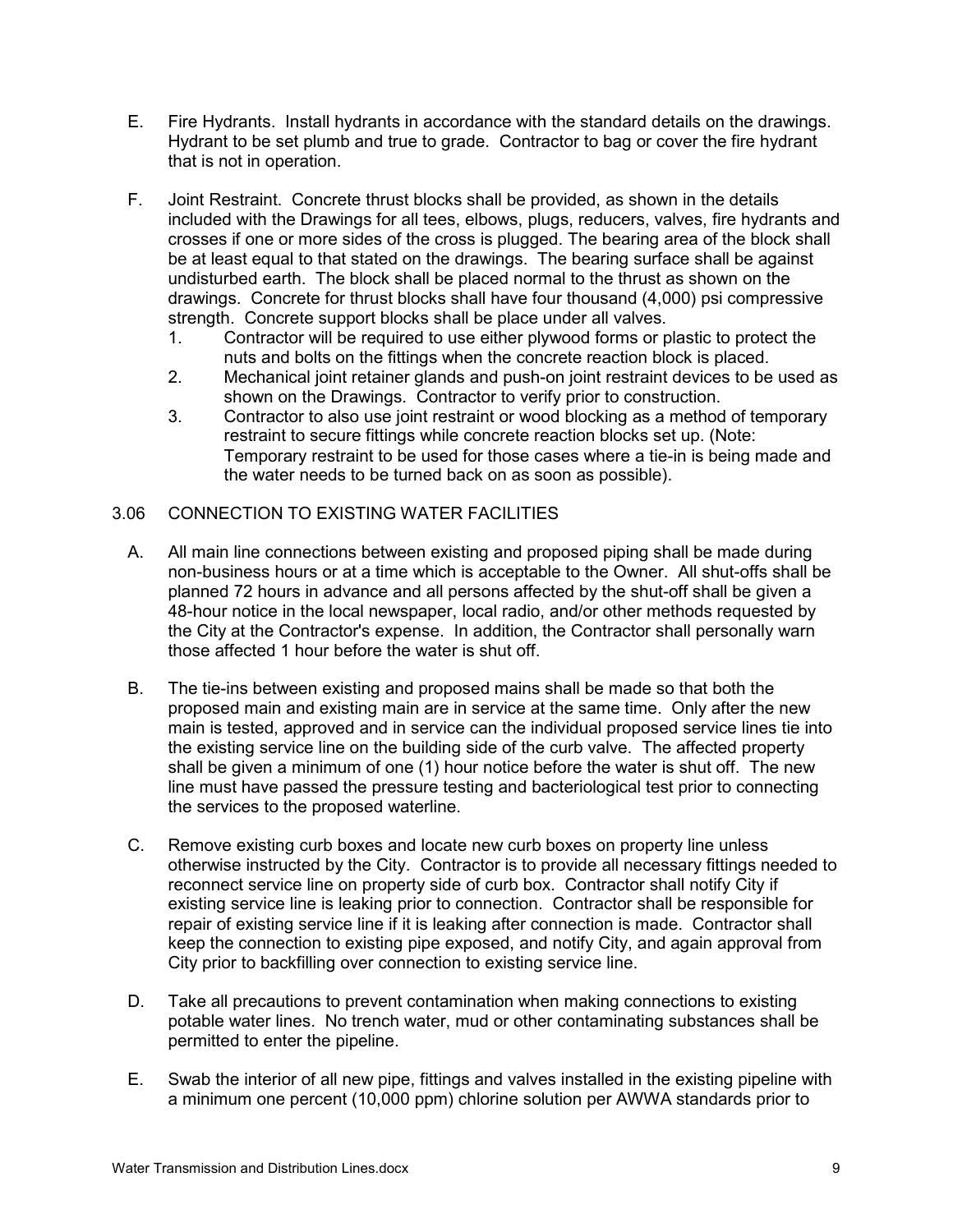installation. After the connection is completed, flush the main to remove all contaminated water.

- 3.07 SERVICE CONNECTIONS
	- A. Customer service connections shall be installed in accordance with the details set forth on the Drawings. Terminate the service with a curb stop and box and mark with a stake except where shown otherwise on the Drawings.

#### 3.08 TRACER WIRE

A. Tape electrical tracing wire to the top of the pipe at 5-foot intervals to prevent dislocation of the wire during backfilling. Extend wire to ground surface at all valves, fire hydrants, and other locations shown on drawings. The tracing wire shall be brought up on the outside of the valve box. When the wire is within 4" of the top of the lid, the wire shall be brought back inside the box and securely fastened. Provide sufficient slack in the wire outside of the box to compensate for any future adjustment to the valve box. Required on all water mains.

### 3.09 HYDROSTATIC TESTS

- A. Make pressure and leakage tests on all newly laid pipe. Furnish all necessary equipment and material, make all taps in the pipe as required, and conduct the tests. The tests shall be conducted between valved sections of the pipeline, or as approved by the City. The City will tests but contractor is responsible for the testing. Contractor will be required to submit certification that all tests were performed per the City Rules and Regulations and these Specifications.
- B. Furnish the following equipment and material for the tests:

| Amount | <b>Description</b>                                                                                     |
|--------|--------------------------------------------------------------------------------------------------------|
|        | Approved graduated containers.                                                                         |
| 2      | Pressure gauges.                                                                                       |
|        | Hydraulic force pump approved by the City.                                                             |
|        | Additional 1/2 inch pressure tap for City's test gauge.<br>Suitable hose and suction pipe as required. |

- C. Conduct the tests after the trench has been partially backfilled with the joints left exposed for inspection, or when completely backfilled, as permitted by the City. Where any section of pipe is provided with concrete reaction blocking, do not make the pressure test until at least 5 days have elapsed after the concrete thrust blocking is installed. If high-early cement is used for the concrete thrust blocking, the time may be cut to 2 days.
- D. Conduct pressure test in the following manner, unless otherwise approved by the City: after the trench has been backfilled or partially backfilled as hereinbefore specified, fill the pipe with water, expelling all air during the filling. The test pressure shall be 1 and a half times normal working pressure at the point of lowest elevation of the test gauge. Pressure tests on lines used for fire service shall be pressure tested per NFPA 24 requirements..
	- 1. Duration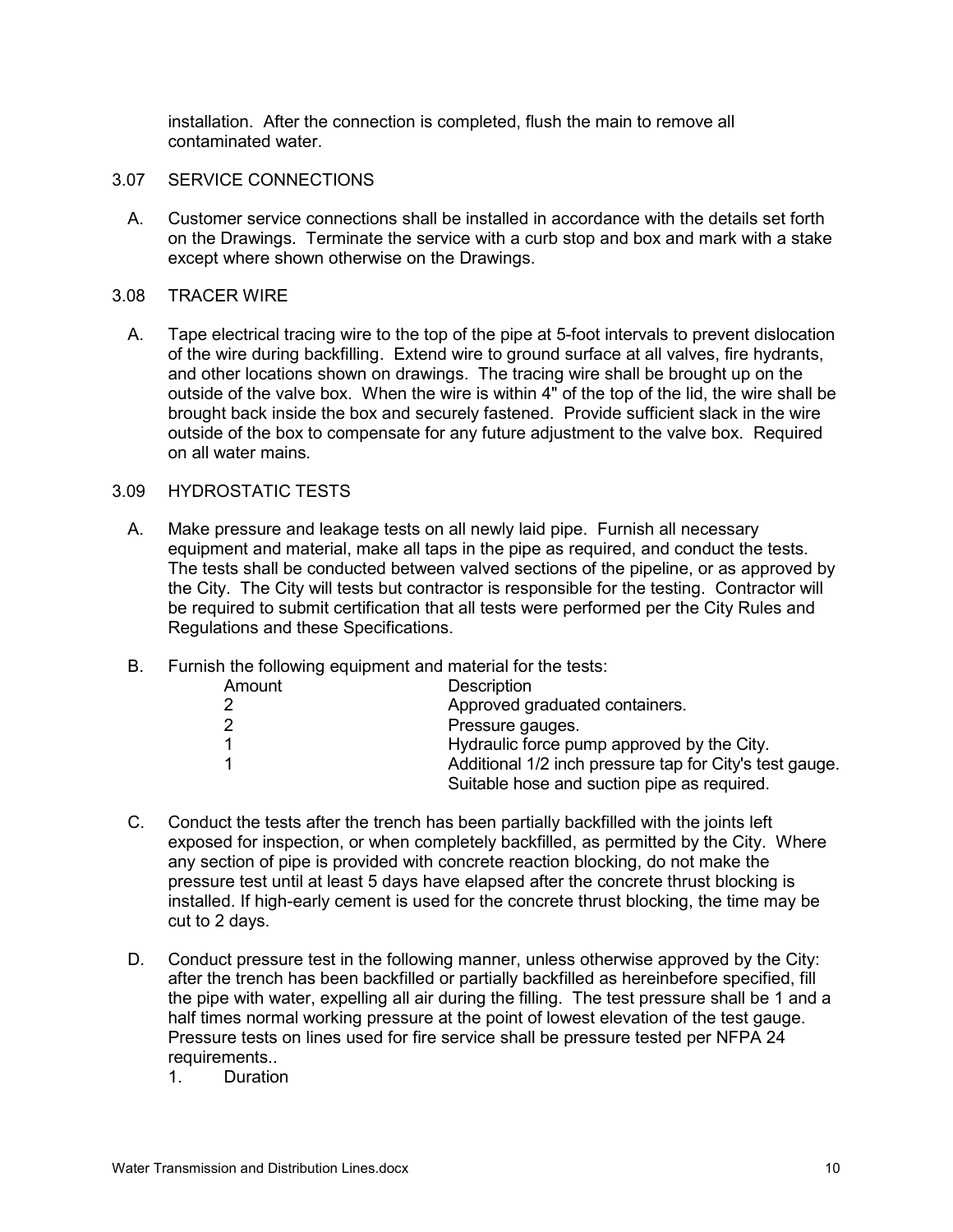- a. The duration of each pressure test shall be 2 hours, unless otherwise directed by the City.
- 2. Procedure
	- a. Slowly fill the pipe with water and allow to stand for 24 hours. Expel all air from the pipe. Allow and maintain the specified test pressure by continuous pumping if necessary for the entire test period. The test pressure shall be calculated for the point of lowest elevation, or as specified by the City. The pump suction shall be in a barrel or similar device, or metered so that the amount of water required to maintain the test pressure may be measured accurately.
	- b. Before the line is pressurized, the City shall verify that all necessary main line valves are open or closed with regard to the section of line being tested. In addition, the City shall verify that all hydrant valves are open.
- 3. Leakage
	- a. Leakage shall be defined as the quantity of water necessary to hold the specified test pressure for the duration of the test period. No pipe installation will be accepted if the leakage is greater than the number of gallons per hour as determined by the following formula:

$$
L = \frac{SD\sqrt{P}}{148,000}
$$

In the above formula:

L = Allowable leakage, in gallons per hour.

S = The length of pipe being tested, in feet.

D = Nominal diameter of pipe, in inches.

P = Average test pressure during the leakage test, in pounds per square inch gauge.

- b. The pressure testing of water service lines shall follow the same procedure as outlined in the section. In all cases, however, the corporation stop, service line and curb stop shall be visually inspected under full test pressure and any leaks fixed.
- 4. Correction of Excessive Leakage
	- a. Should any test of pipe laid disclose leakage greater than that allowed, locate and repair the defective joints or pipe until the leakage of a subsequent test is within the specified allowance.

#### 3.10 DISINFECTION OF POTABLE WATERLINES

- A. General. Flush and disinfect potable waterlines in accordance with the procedure set forth in AWWA C651, latest edition, Disinfecting Water Mains.
- B. Provide all temporary blow-offs, pumps, chlorination equipment, chlorine and all other necessary apparatus required.
- C. Pipe Cleaning. If the pipe contains dirt or heavy encrusted matter that, in the opinion of the City, will not be removed during the flushing operation, the Contractor shall clean and swab the interior of the pipe with a minimum one percent (10,000 ppm) chlorine solution per AWWA standards.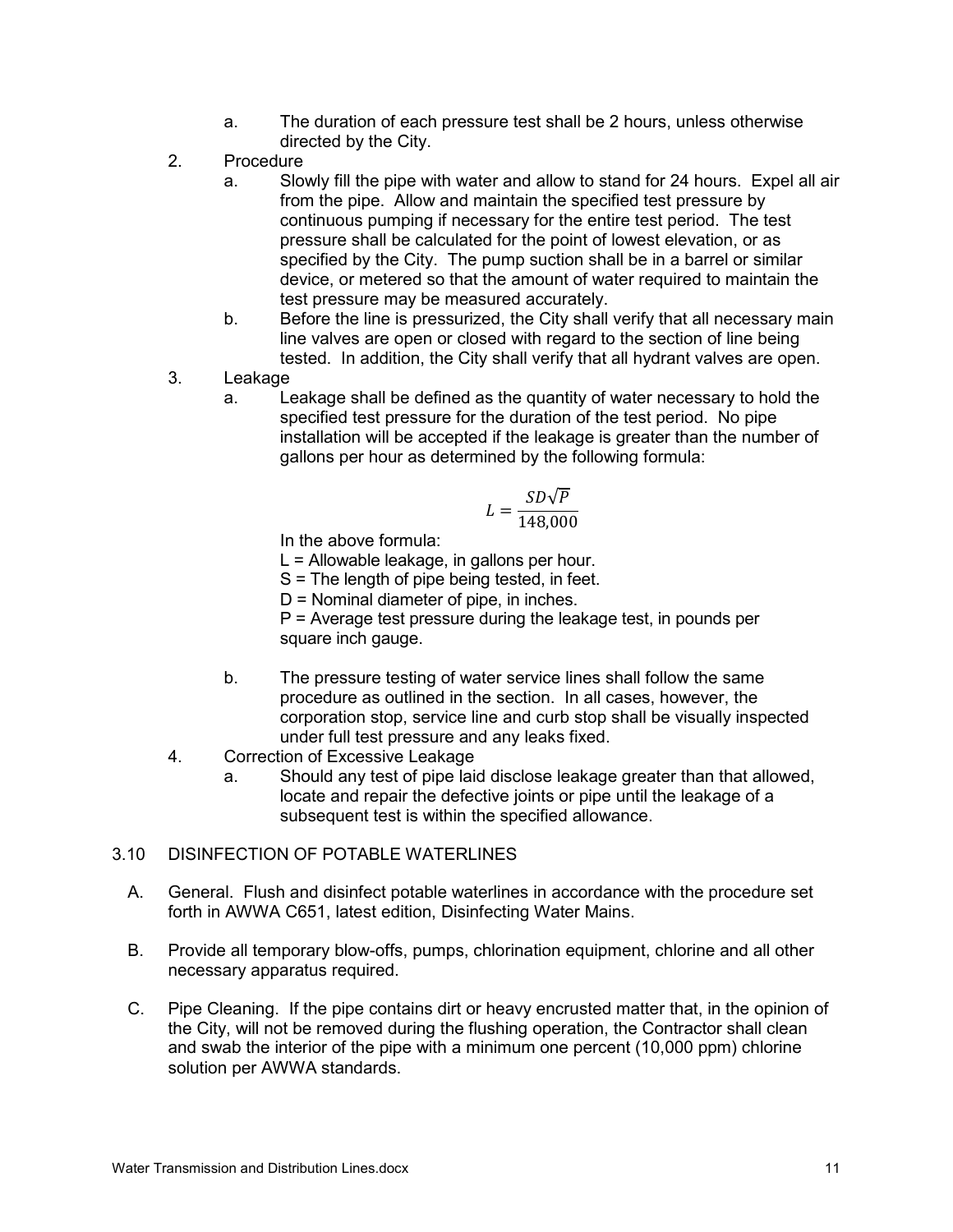- D. Preliminary Flushing. Flush pipeline prior to disinfection, except when the tablet method is used, to remove all remaining foreign material. The flushing operation shall develop a minimum velocity of 2.5 ft./sec. Flushing of lines used for fire service shall be pressure tested per NFPA 24 requirements.
- E. Chlorine Application. In general, the City's preferred method of chlorine application is the tablet method.
	- 1. Continuous Feed Method. Introduce water into the line at a constant rate while adding chlorine at a minimum concentration of 50 mg/l. Maintain the chlorinated water in the pipeline for a minimum of 24 hours after which period the treated water shall contain no less than 10 mg/l of chlorine throughout the entire length.
	- 2. Slug Method. Introduce water with a minimum chlorine concentration of 100 mg/l at a constant measured rate into the pipeline. Apply column or slug of chlorinated water that will, as it passes along the line, expose all interior surfaces for a period of three hours. Check the application at the upstream end of the line.
	- 3. Tablet Method. This method shall not be used if trench water or foreign material has entered the line or if the water is below 5ºC (41ºF). Because preliminary flushing cannot be used, this method shall only be used when scrupulous cleanliness has been exercised.
		- a. Place tablets in each section of pipe in sufficient number to produce a dose of 50 mg/l initial residual with a 20 mg/l residual after 24 hours.. Refer to Table 2 of AWWA C651, latest edition, for the required minimum number of tablets. All tablets within the main must be attached at the top of the pipe. Introduce water into the pipeline at a rate no greater than 1 ft./sec. and retain the water in the pipeline for a period of 24 hours after which period the treated water shall show detectable chlorine residual at each sampling point.
- F. Final Flushing. After the applicable retention period, heavy chlorinated water should not remain in prolonged contact with pipe. In order to prevent damage to the pipe lining or to prevent corrosion damage to the pipe itself, the heavily chlorinated water shall be flushed from the main fittings, valves, and branches until chlorine measurements show that the concentration in the water leaving the main is no higher than that generally prevailing in the distribution system or that is acceptable for domestic use.
	- 1. The environment to which the chlorinated water is to be discharged shall be inspected. If there is any possibility that the chlorinated discharge will cause damage to the environment, then a neutralizing chemical shall be applied to the water to be wasted to neutralize thoroughly the residual chlorine.
- G. Bacteriologic Tests. Standard conditions. After final flushing and before the new water main is connected to the distribution system, two consecutive sets of acceptable samples, taken at least 24 hours apart, shall be collected from the new main. At least one set of samples shall be collected from every 1,200 feet of the new water main, plus one set from the end of the line and at least one set from each branch. A minimum of two sampling points are required for any segment over 500 feet in length. All samples shall be tested for bacteriological (chemical and physical) quality in accordance with Standard Methods for the Examination of Water and Wastewater, and shall show absence of coliform organisms.
	- 1. Collect samples in sterile bottles from sampling points furnished and installed by the Contractor in the main.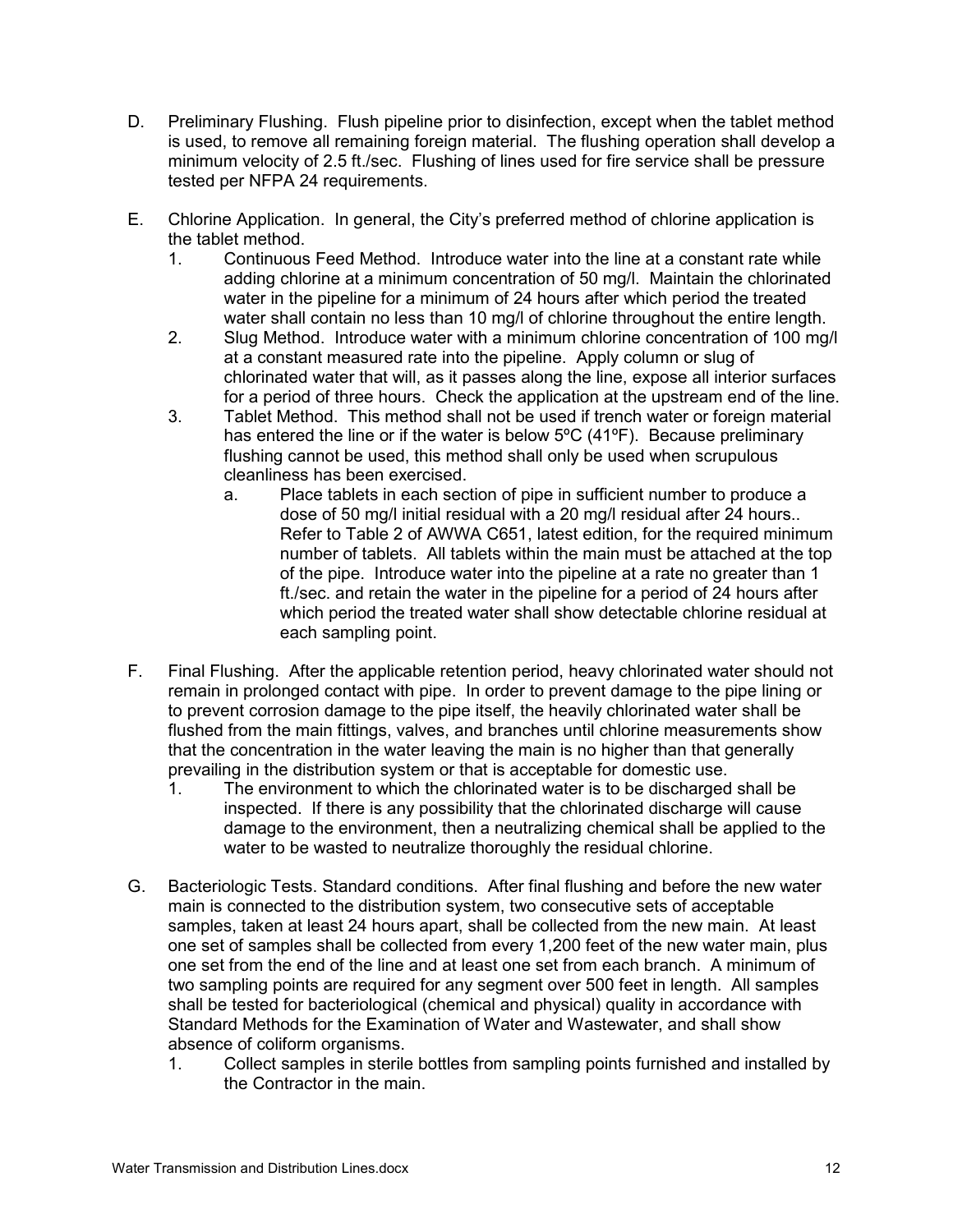- H. Final Connections to Existing Mains. When connections to existing mains are made without a new valve at the connection point, new water main and appurtenances shall be installed, flushed, disinfected and satisfactory bacteriological sample results received prior to permanent connections being made to the active, existing system.<br>1. Final connections or those portions of the new system installed that
	- Final connections or those portions of the new system installed that have not been disinfected as part of a previous disinfection procedure, shall be disinfected in accordance with Section 4.6 of AWWA C651.

# **END OF SECTION**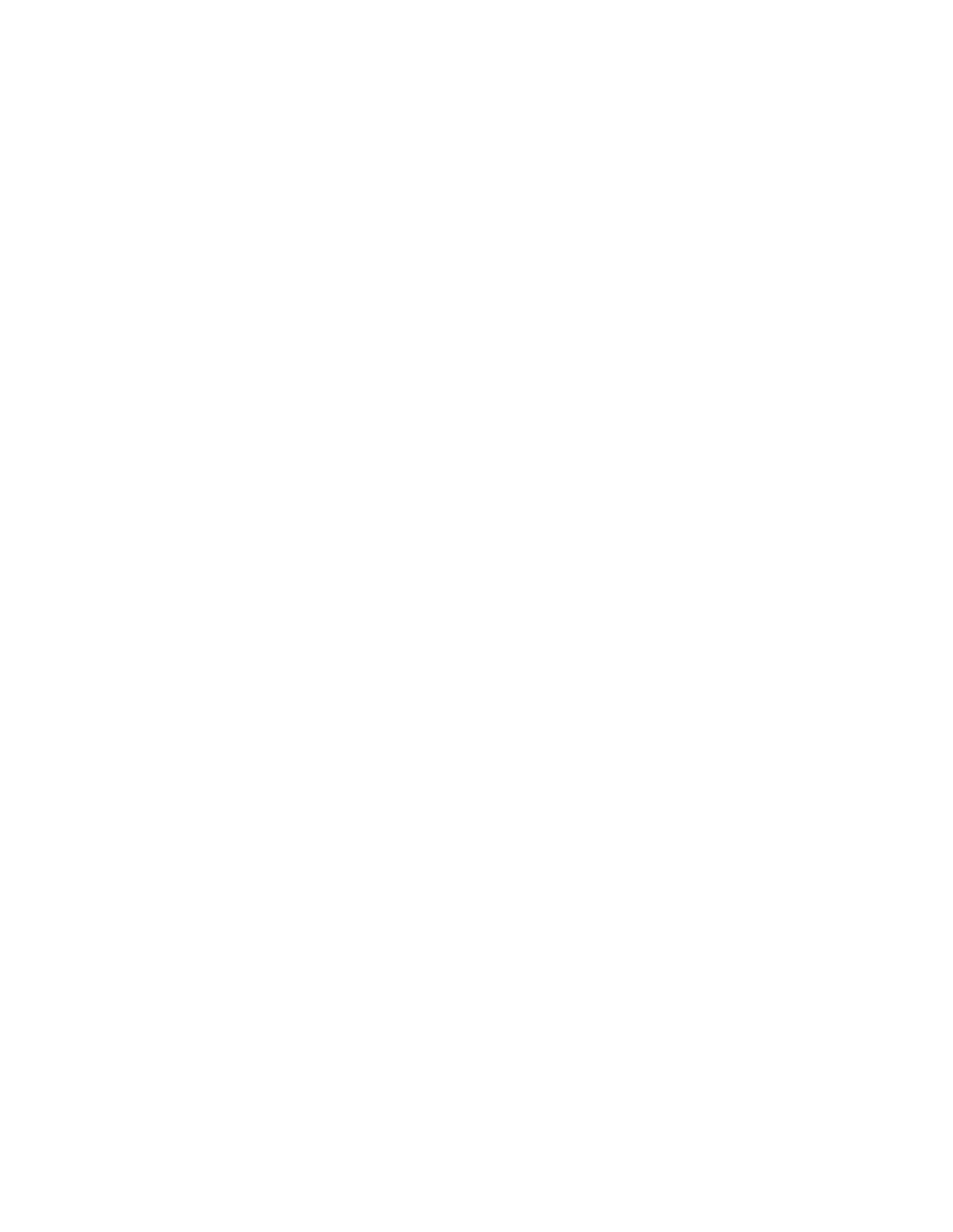# **GATE VALVES**

#### PART 1 GENERAL

#### 1.01 SUMMARY

A. Furnish and install gate valves, and all necessary operators, valve stems, valves and accessories for a complete operable assembly as shown and indicated on the Drawings and as specified herein.

#### 1.02 REFERENCES

- A. Comply with applicable provisions and recommendations of the following, except as otherwise shown or specified.
	- 1. AWWA C509 Resilient-Seated Gate Valves for Water Supply Service.
	- 2. AWWA C515 Reduced Wall Resilient-Seated Gate Valves for Water Supply Service.
	- 3. AWWA C540 Power-Actuating Devices for Valves and Sluice Gates.
	- 4. AWWA C550 Protective Interior Coatings for Valves and Hydrants.
	- 5. AWWA C606 Grooved and Shouldered Joints.
	- 6. NSF 61 Drinking Water System Components Health Effects.

#### 1.03 SUBMITTALS

- A. Product Data—Provide complete data on valve accessories sufficient to verify compliance with the specifications:
	- 1. Provide manufacturer's catalog information with size, dimensions, number of turns to open, materials, and assembled weights. Indicate valve pressure temperature rating.
- B. Manufacturer's certificate: Provide Affidavit of Compliance to certify that products meet or exceed specified requirements.
- C. Test reports: Submit reports of shop pressure tests, AWWA C504.
- 1.04 OPERATION AND MAINTENANCE DATA
	- A. Maintenance data: Include installation and maintenance instructions, recommended spare parts lists and exploded assembly views of valves, operators and accessories.
- 1.05 DELIVERY, STORAGE AND HANDLING
	- A. Deliver, store, protect, and handle products to site as specified and in accordance with manufacturer's instructions.
	- B. Deliver and store valves and accessories in shipping containers with labeling in place in accordance with AWWA C504, Section 6:
		- 1. Seal valve ends to prevent entry of foreign materials into valve body.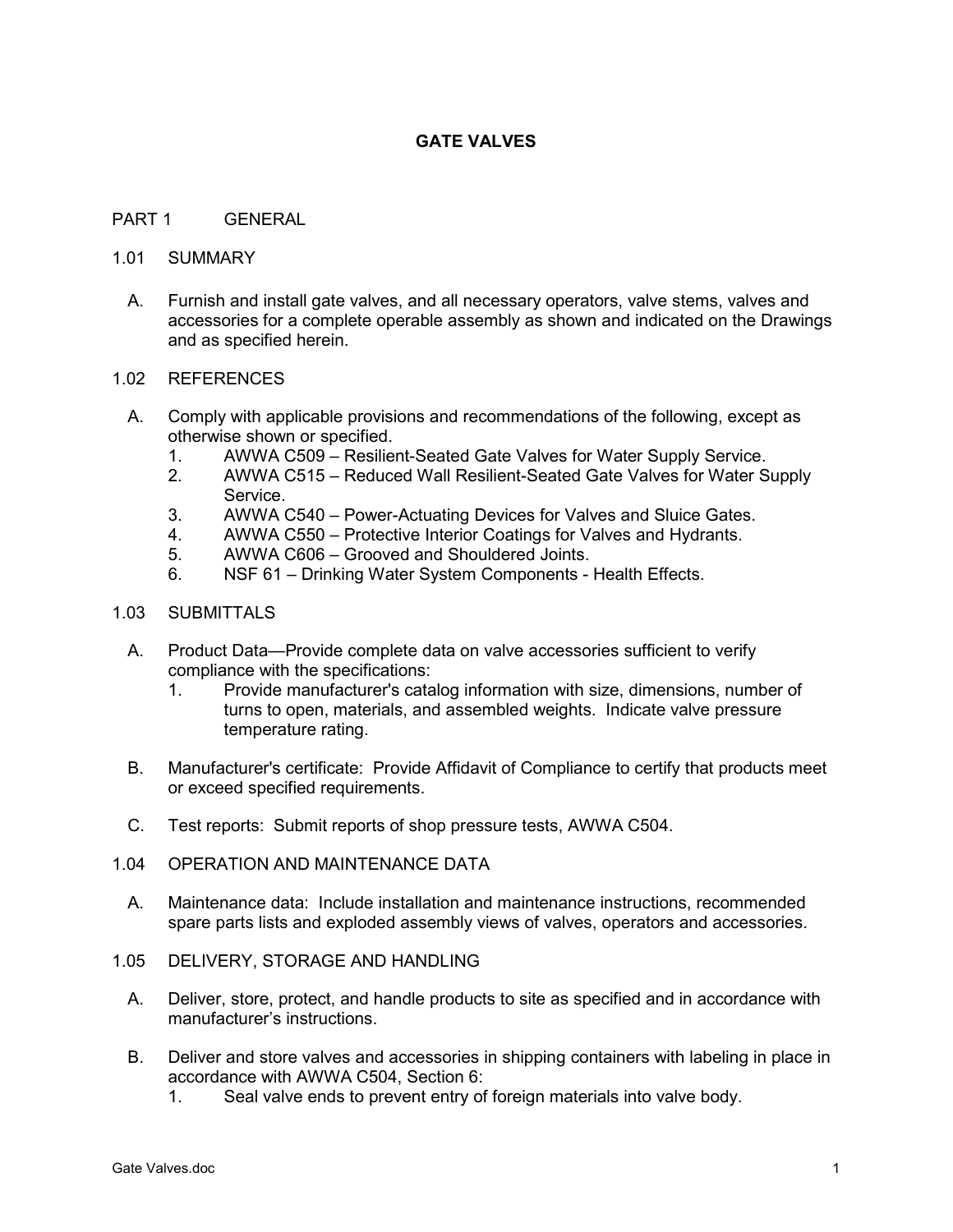- 2. Box, crate, or otherwise completely enclose valves, operators and accessories to protect against damage.
- PART 2 PRODUCTS
- 2.01 MANUFACTURERS
	- A. Acceptable Manufacturers:
		- 1. Mueller.
		- 2. Kennedy.
		- 3. Engineer Approved Equal.

### 2.02 MATERIALS

- A. Valves:
	- 1. Body, bonnet, and wedge: Cast iron, ASTM A126, Class B or Ductile iron, ASTM A536 Grade 65-45-12.
	- 2. Stem: Bronze.
	- 3. Stem O-rings: Nitrile.
	- 4. Bonnet seal: Nitrile.
	- 5. Lubrication free, unobstructed port to minimize headloss.
	- 6. Entire body encapsulated inside and out with epoxy coating.<br>7. Upper and lower trunnion bearings: Sleeve type. type 316 sta
	- Upper and lower trunnion bearings: Sleeve type, type 316 stainless steel.
- B. General:
	- 1. Ends to match connecting piping:
		- a. Flanged, 125 lb, ASME B16.1.
		- b. Mechanical joint, AWWA C111.
	- 2. Maximum working pressure:
		- a. 250 psig.
	- 3. Actual length within  $1/16$  inch  $\pm$  of specified or theoretical length.
	- 4. All internal parts shall be accessible without removing body from valve.
- C. Shop coatings:
	- 1. Epoxy: Tnemec "Series 66 Hi-Build Epoxoline", or equal.
- D. Valve actuators:
	- 1. Buried valves as indicated on Drawings: Wrench nuts.
	- 2. Adequate to seat, unseat, and maintain valve position under all operating conditions.
	- 3. Counter clockwise (to the left) to open.
- 2.03 SHOP FINISHING
	- A. Shop paint all ferrous metal surfaces of valves and accessories, both interior and exterior for corrosion protection.
	- B. Manufacturer's standard paint will be acceptable if it is functionally equivalent to the specified paint and compatible with the specified field painting.
	- C. Surfaces to be painted: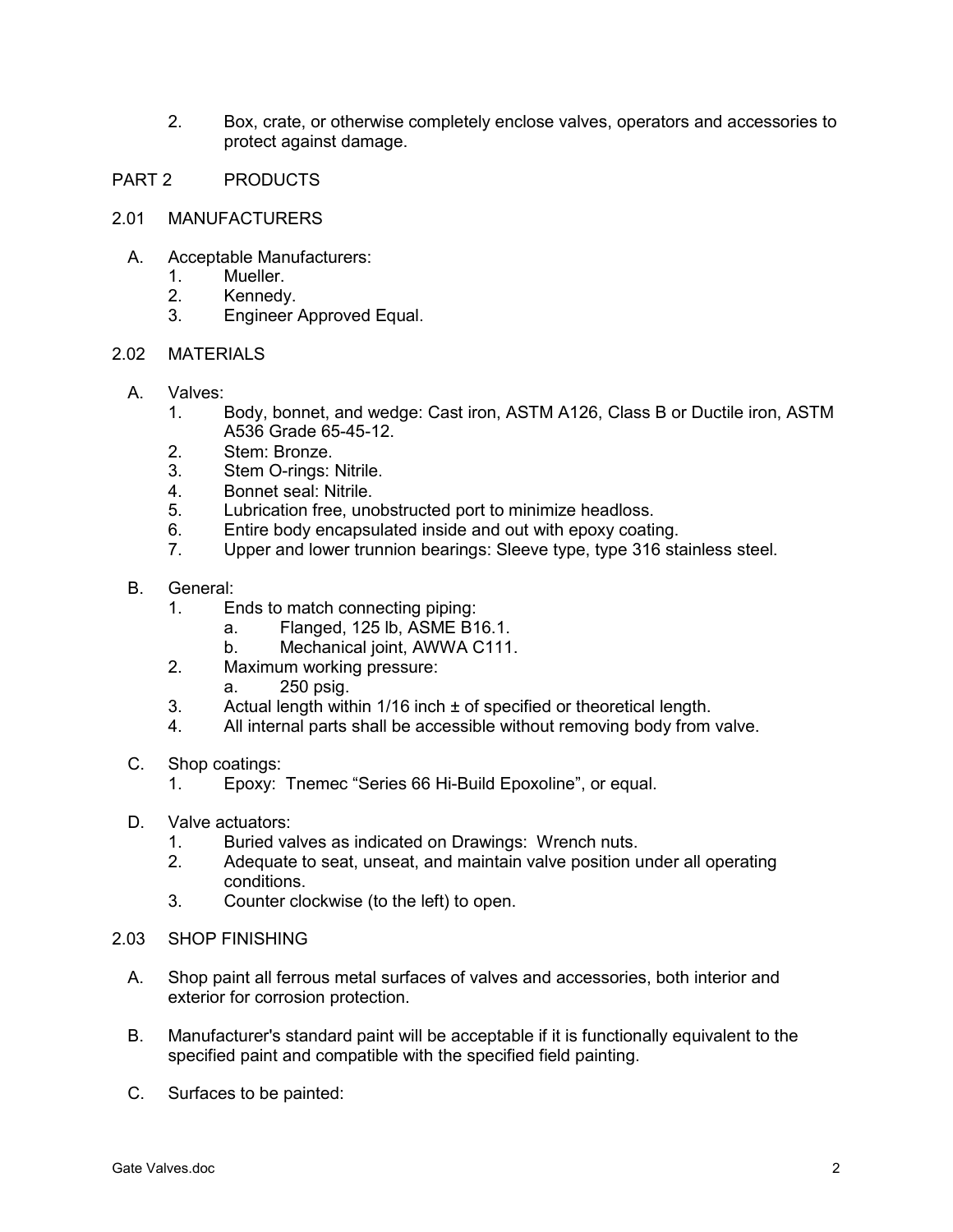- 1. Unfinished surfaces:
	- a. Interior of valves; Asphalt varnish (2 coats) coat tar, or epoxy for potable water applications.
	- b. Exterior of other valves to be buried, submerged, or located in manholes: Asphalt varnish or coal tar.
	- c. Exterior of other valves: Rust-inhibitive primer.
	- d. Actuators and accessories: Rust-inhibitive primer.
	- e. Flange faces and interior working parts: Rust-preventative compound.
- 2.04 SOURCE QUALITY CONTROL
	- A. Shop test in accordance with AWWA C504.
	- B. Valve to be driptight on completion of tests.
- PART 3 EXECUTION
- 3.01 INSTALLATION
	- A. Install valves and accessories in accordance with the manufacturer's instructions.
	- B. Check and adjust valves and accessories for smooth operation in accordance with manufacturer's instructions.
- 3.02 FIELD QUALITY CONTROL
	- A. Coordinate inspection of all valves by manufacturer's representative and instruct plant personnel on their operation and maintenance.

# **END OF SECTION**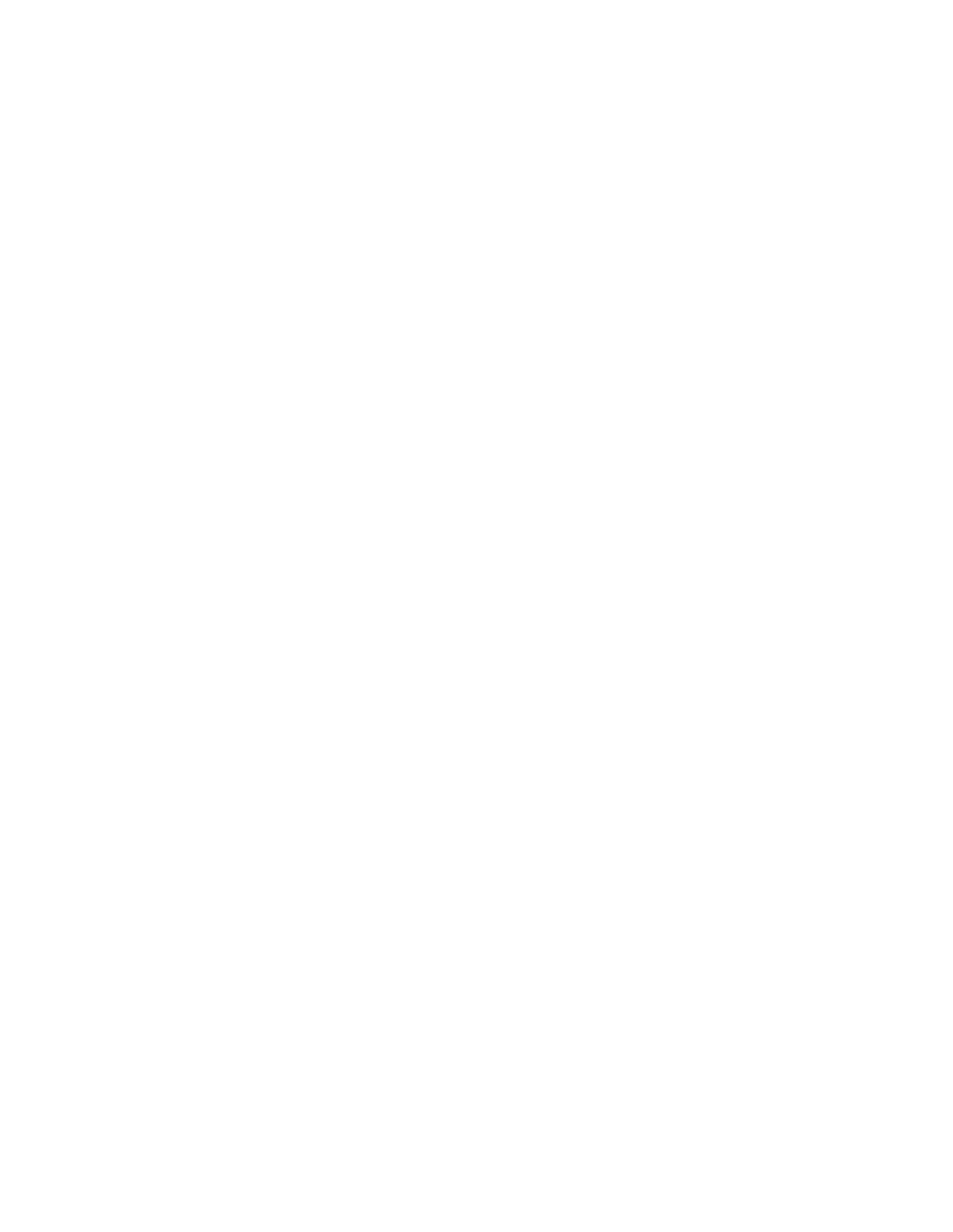### **BUTTERFLY VALVES**

### PART 1 GENERAL

#### 1.01 SUMMARY

A. Furnish and install butterfly valves, and all necessary operators, valve stems, valves and accessories for a complete operable assembly as shown and indicated on the Drawings and as specified herein.

#### 1.02 REFERENCES

- A. Comply with applicable provisions and recommendations of the following, except as otherwise shown or specified.
	- 1. AWWA C500 Metal-Seated Gate Valves for Water Supply Service.
	- 2. AWWA C504 Rubber-Seated Butterfly Valves.
	- 3. AWWA C540 Power-Actuating Devices for Valves and Sluice Gates.
	- 4. AWWA C550 Protective Interior Coatings for Valves and Hydrants.
	- 5. AWWA C606 Grooved and Shouldered Joints.
	- 6. NSF 61 Drinking Water System Components Health Effects.

#### 1.03 SUBMITTALS

- A. Product Data—Provide complete data on valve accessories sufficient to verify compliance with the specifications:
	- 1. Provide manufacturer's catalog information with size, dimensions, number of turns to open, materials, and assembled weights. Indicate valve pressure temperature rating.
- B. Manufacturer's certificate: Provide Affidavit of Compliance to certify that products meet or exceed specified requirements.
- C. Test reports: Submit reports of shop pressure tests, AWWA C504.
- 1.04 OPERATION AND MAINTENANCE DATA DESCRIPTION
	- A. Maintenance data: Include installation and maintenance instructions, recommended spare parts lists and exploded assembly views of valves, operators and accessories.
- 1.05 DELIVERY, STORAGE AND HANDLING
	- A. Deliver, store, protect, and handle products to site as specified and in accordance with manufacturer's instructions.
	- B. Deliver and store valves and accessories in shipping containers with labeling in place in accordance with AWWA C504, Section 6:
		- 1. Seal valve ends to prevent entry of foreign materials into valve body.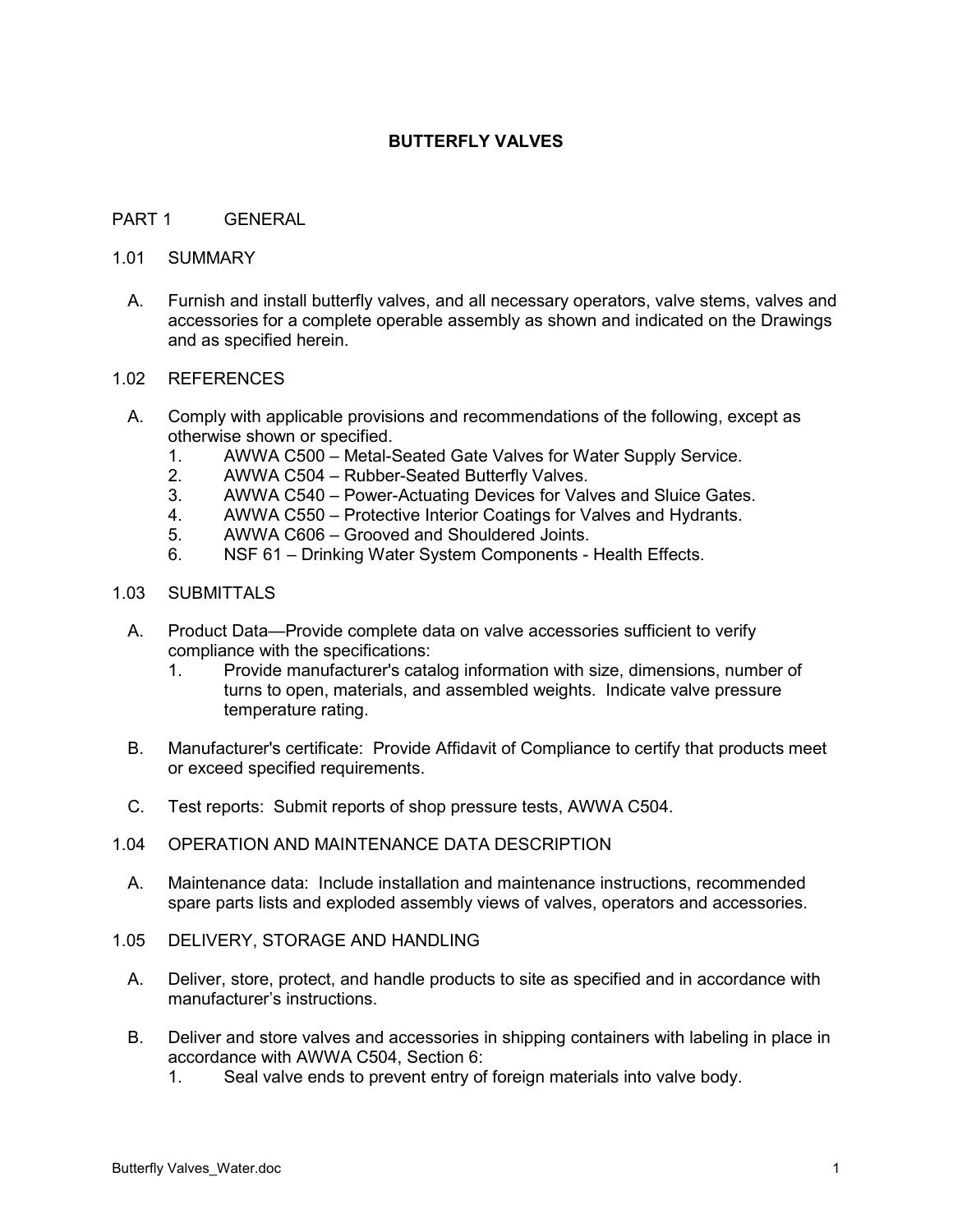- 2. Box, crate, or otherwise completely enclose valves, operators and accessories to protect against damage.
- PART 2 PRODUCTS
- 2.01 MANUFACTURERS
	- A. Acceptable Manufacturers:
		- 1. Kennedy
		- 2. Mueller
		- 3. DeZurik.
		- 4. Milliken
		- 5. Keystone
		- 6. Engineer Approved Equal
- 2.02 FABRICATION
	- A. General:
		- 1. Rubber seat, tight closing discs seat at 90 degrees with pipe axis.
			- a. Shaft: Keys and pins for securing disc to shaft to be 18-8 stainless steel.
		- 2. Valve ends suitable for specified use:
			- a. Wafer, grooved or flanged type for interior piping.
			- b. Mechanical joint type on buried piping.
		- 3. Materials:
			- a. Body: Cast iron.
			- b. Shaft: Stainless steel, one piece.
			- c. Disc: Bronze or cast iron with corrosion-resistant metal plating.
			- d. Seat: Synthetic rubber or other elastomer with suitable temp rating.
			- e. Shaft bearings: Bronze or Teflon.
			- f. Shaft seal: Suitable synthetic rubber rings.
	- B. Valve actuators:
		- 1. Buried valves as indicated on Drawings: Wrench nuts.
		- 2. Adequate to seat, unseat, and maintain valve position under all operating conditions.
		- 3. Counter clockwise (to the left) to open.
- 2.03 SHOP FINISHING
	- A. Shop paint all ferrous metal surfaces of valves and accessories, both interior and exterior for corrosion protection.
	- B. Manufacturer's standard paint will be acceptable if it is functionally equivalent to the specified paint and compatible with the specified field painting.
	- C. Surfaces to be painted:
		- 1. Unfinished surfaces:
			- a. Interior of valves; Asphalt varnish (2 coats) coat tar, or epoxy for potable water applications.
			- b. Exterior of other valves to be buried, submerged, or located in manholes: Asphalt varnish or coal tar.